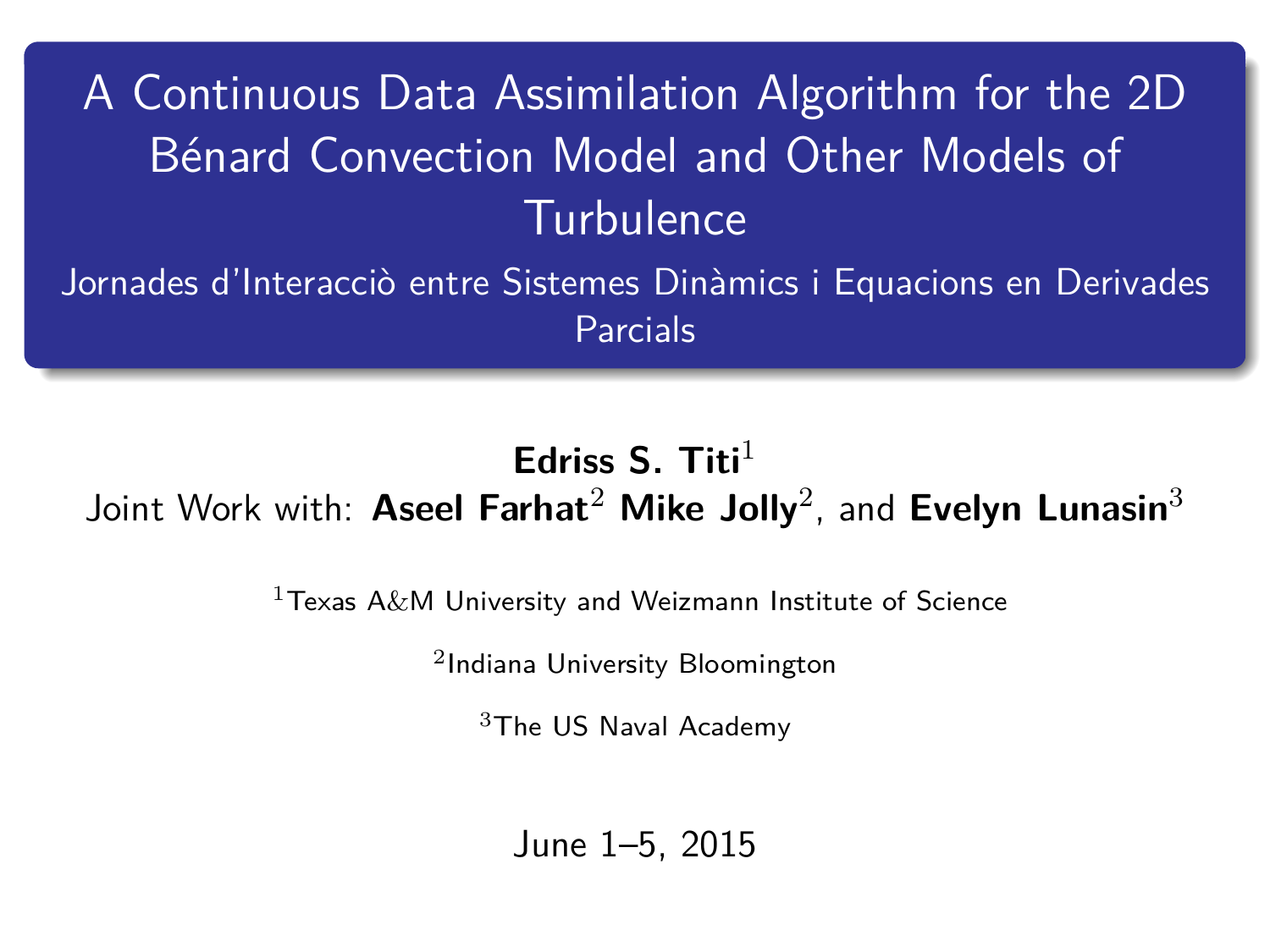## Data Assimilation

- The goal of data assimilation and signal synchronization is to use low spatial solution resolution observational measurements to find a corresponding reference solution from which future predictions can be made.
- <span id="page-1-0"></span>• One motivating application is weather forecasting.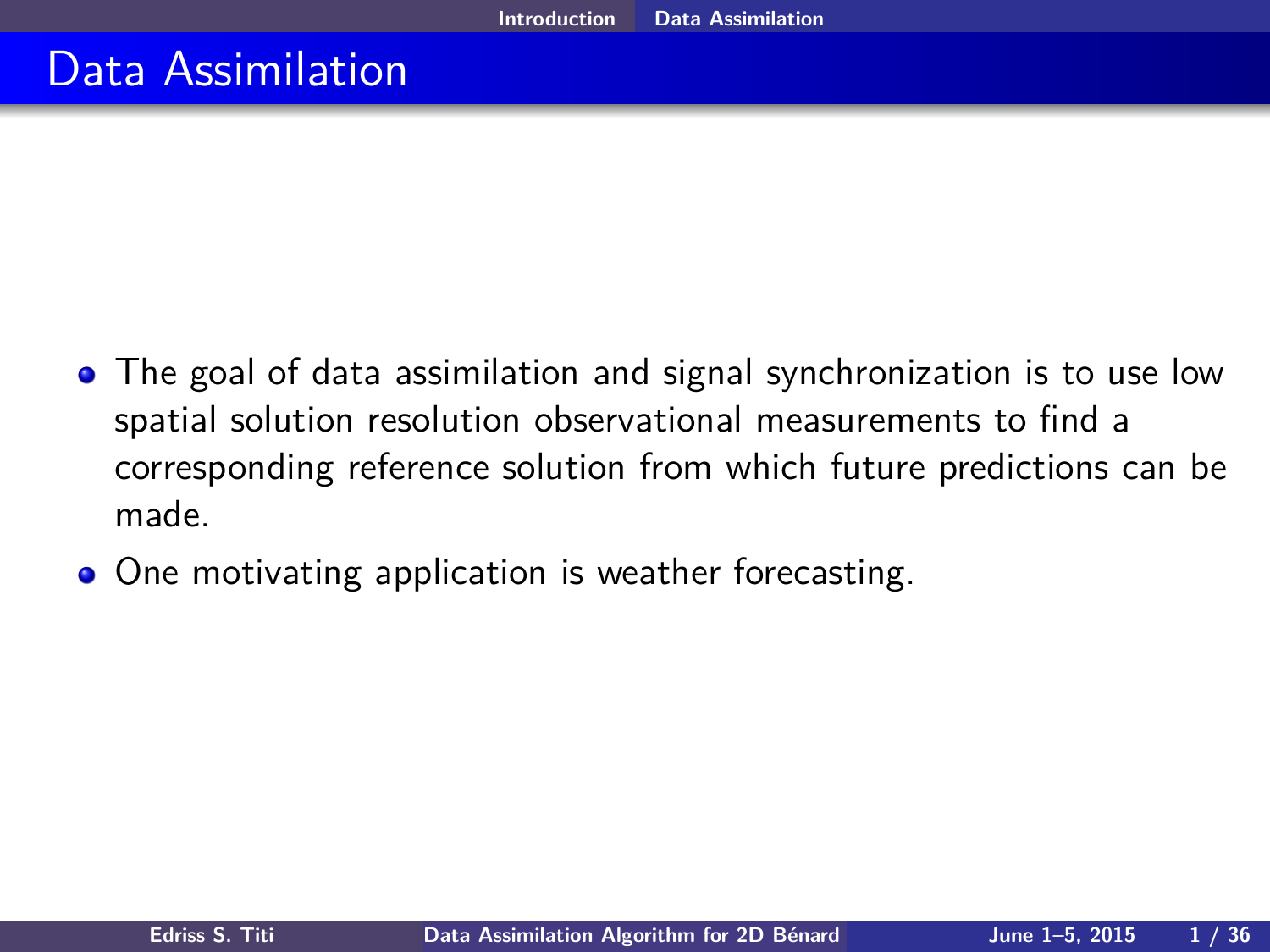- In late 1960's satellite observation systems began producing data on the climate.
- Charney, Halem and Jastraw (1969) proposed that the equations of the atmosphere equations be used to process this data and obtain improved estimates of the current atmospheric state.
- <span id="page-2-0"></span>Their method, called continuous data assimilation, is to insert the observational measurements, at coarse scales, directly into a model as the later being integrated in time.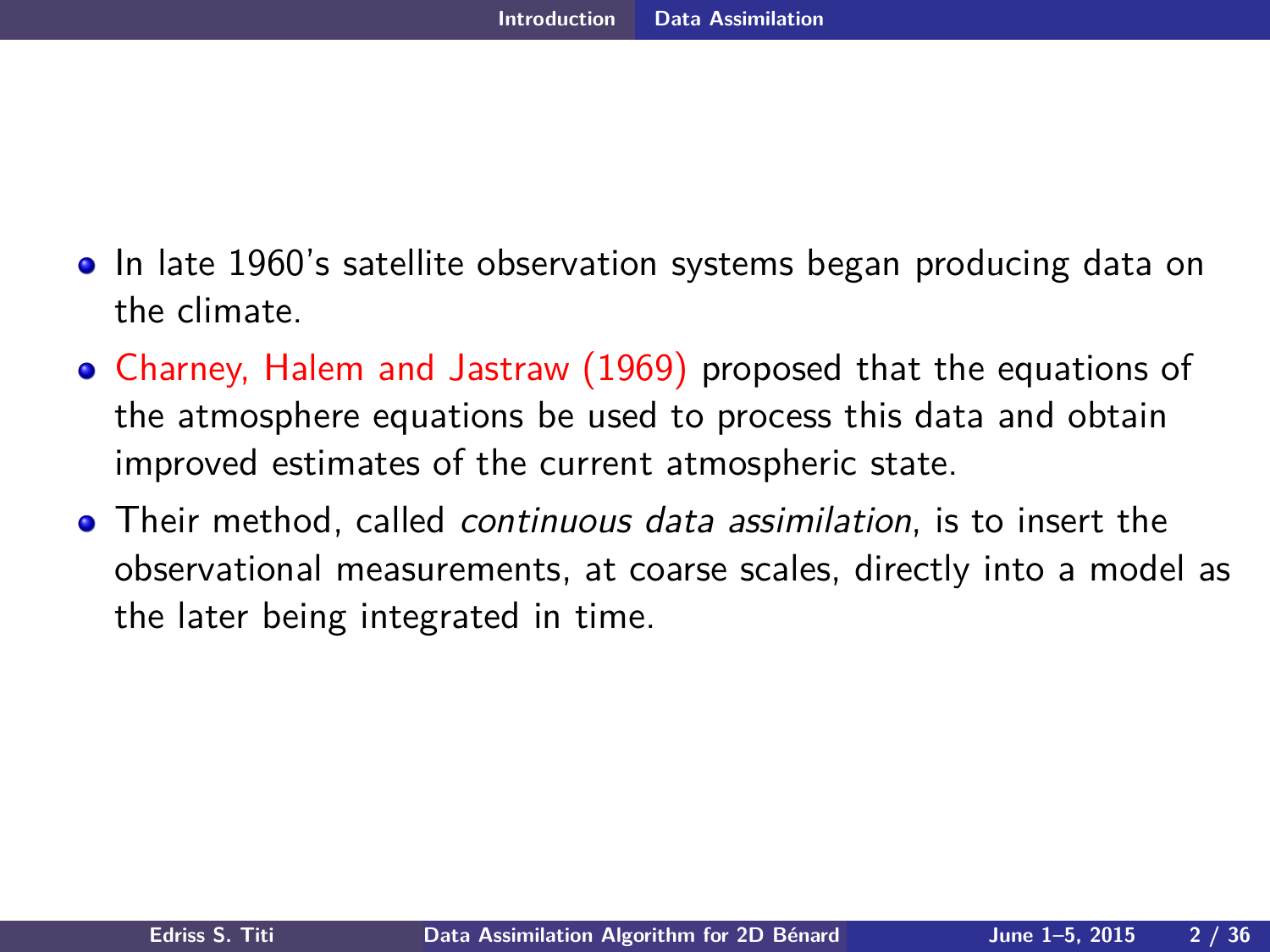- In general, it is neccessary to seperate slow and fast parts of the solution before inserting the observations into the model.
- One way to exploit this is to insert low mode observables from a time series into the equation for the high modes.
- This was the approach taken for the 2D Navier-Stokes in Browning. Henshaw and Kreiss (1998) and Henshaw, Kreiss and Yström (2003).
- <span id="page-3-0"></span>The question becomes, how do we find *u*(*t*) from a measurement  $P_\lambda u(t)$ .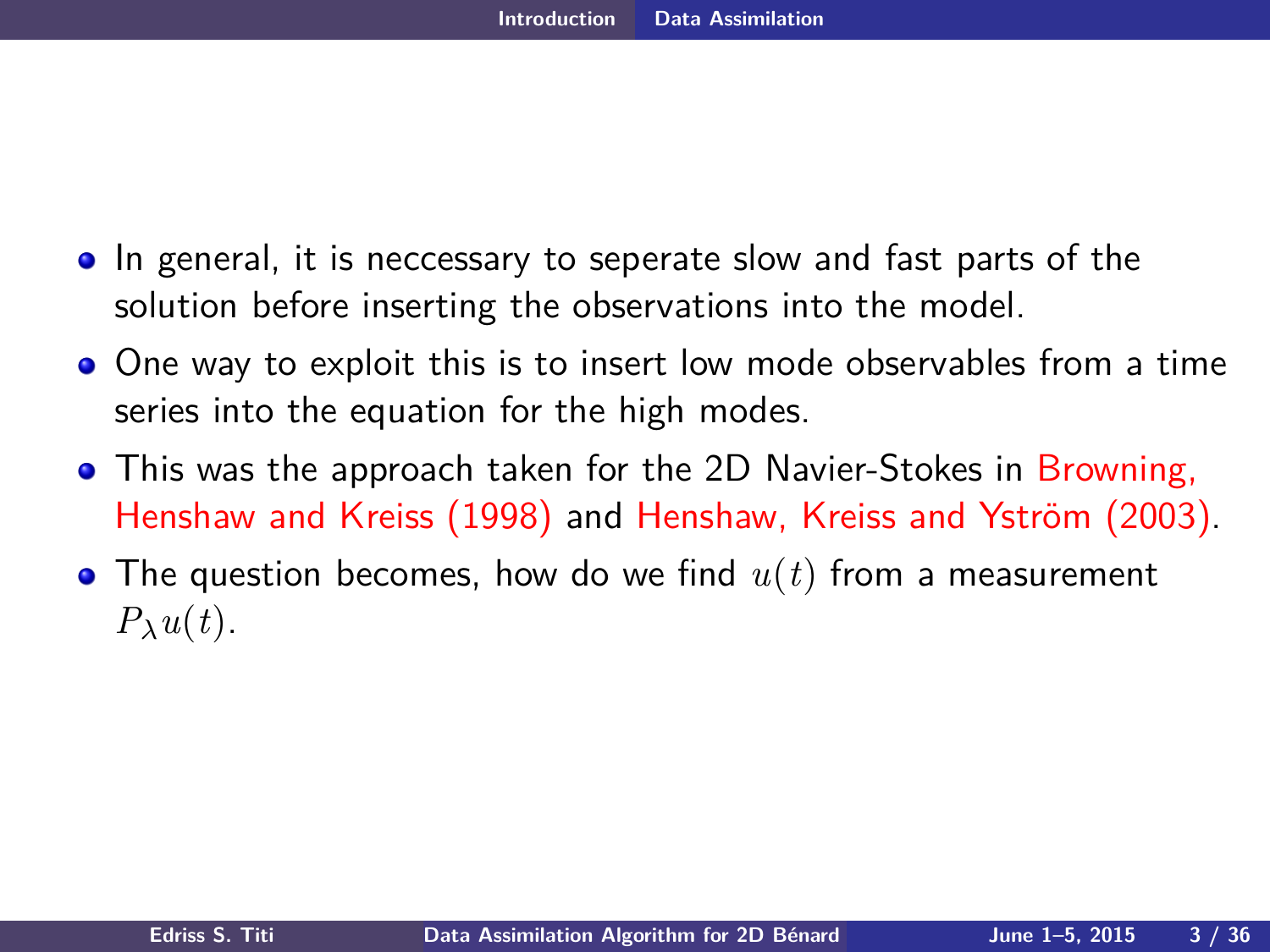• Let  $u(t)$  be the exact solution of the 2D NSE

<span id="page-4-0"></span>
$$
\frac{\partial u}{\partial t} + (u \cdot \nabla)u - \nu \Delta u + \nabla \Pi = f,
$$
  

$$
\nabla \cdot u = 0,
$$

with initial data  $u(0,x)=u_0(x)$ , on  $L$ - periodic torus  $\Omega=[0,L]^2.$ 

• Find  $v(t)$ , a good asymptotic approximation of  $u(t)$ .

• Set  $v(t) = p(t) + q(t)$ , where  $p(t) = P_\lambda v(t)$  and  $q(t) = Q_\lambda v(t)$ .

$$
\frac{\partial p}{\partial t} + P_{\lambda}((p+q) \cdot \nabla(p+q)) - \nu \nabla p + \nabla P_{\lambda} \Pi = P_{\lambda} f, \quad \nabla \cdot p = 0,
$$
  

$$
\frac{\partial q}{\partial t} + Q_{\lambda}((p+q) \cdot \nabla(p+q)) - \nu \nabla q + \nabla Q_{\lambda} \Pi = Q_{\lambda} f, \quad \nabla \cdot q = 0.
$$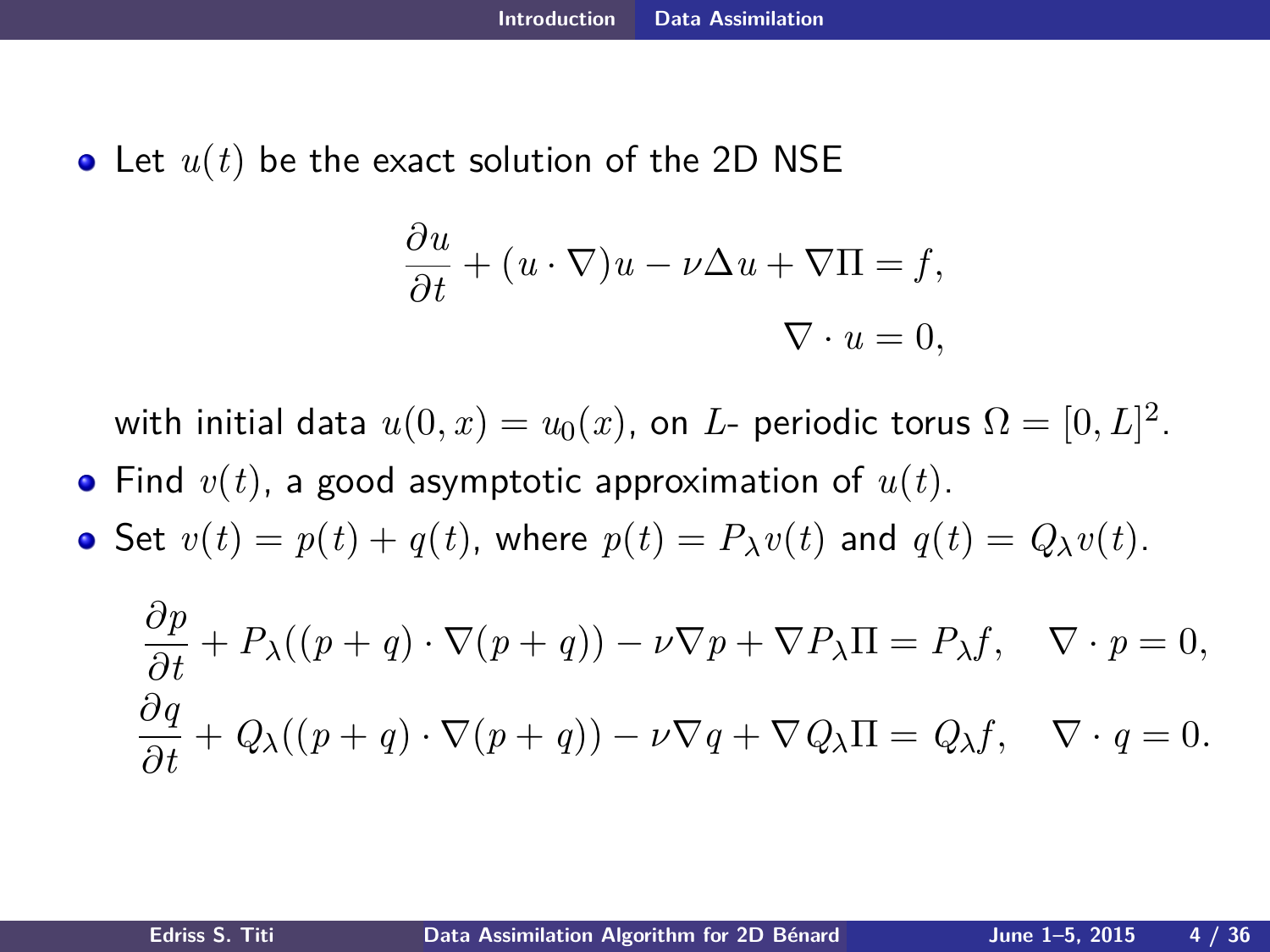- $\rho$   $p(t)$  is given directly by the measurement. We need to integrate the second equation to find *v*(*t*).
- Compute an approximate solution  $q_2(t)$  by integrating the second equation with the initial condition  $q_2(0) = \eta = Q_\lambda \eta$ , some initial guess.
- Set  $u_1 = p + q$  to be the exact solution to the 2D NSE and set  $u_2 = p + q_2$  to be the approximate solution.

#### Theorem (Olson and Titi, 2003)

<span id="page-5-0"></span>Given  $\lambda > c_1$  Gr(f) and provided that  $u_2$  exists globally, in time, it follows that  $||u_1(t) - u_2(t)|| \rightarrow 0$  as  $t \rightarrow \infty$ , at an exponential rate.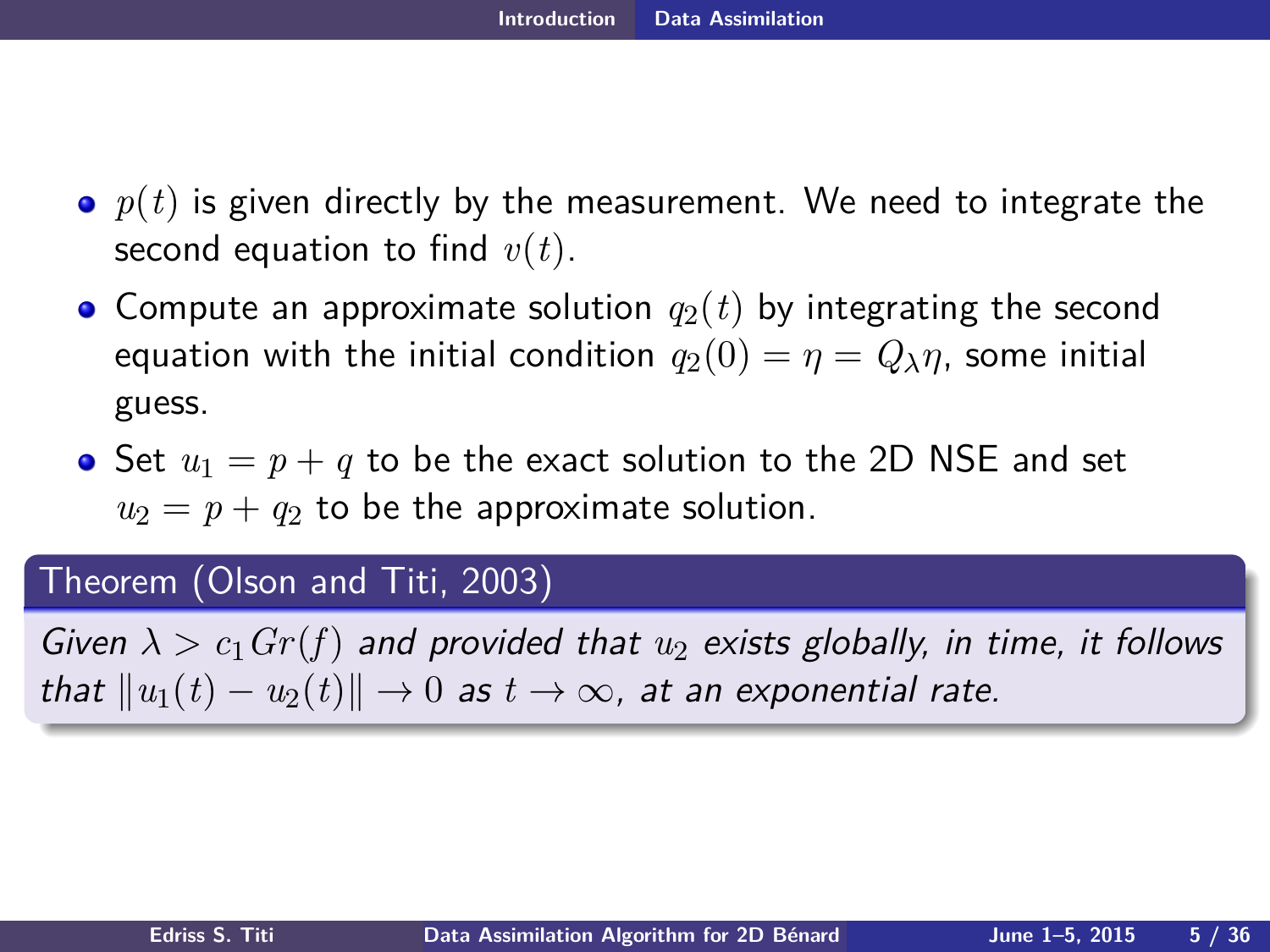## Connection to Determining Modes

- It was shown first by Foias and Prodi (1967) (and independently later proved by Ladyzhenskaya (1975)) that the 2D NSE posses a finite number of determining modes.
- The best estimate on the number of determining modes of the 2D NSE in periodic case is given by Jones and Titi (1992, 1993).

#### Theorem

Let  $u_1$  and  $u_2$  be two solutions of the 2D NSE on the L-periodic torus with possibly different initial conditions. Then there exists a constant *c*<sup>1</sup> independent of *ν, L, f* or of any initial conditions such that for every  $\lambda(L/2\pi)^2 > c_1\,Gr(f)$  the limit

$$
|P_\lambda u_1(t) - P_\lambda u_2(t)| \to 0, \text{ as } t \to \infty,
$$

implies that

<span id="page-6-0"></span>
$$
||u_1(t) - u_2(t)|| \to 0, \text{ as } t \to \infty.
$$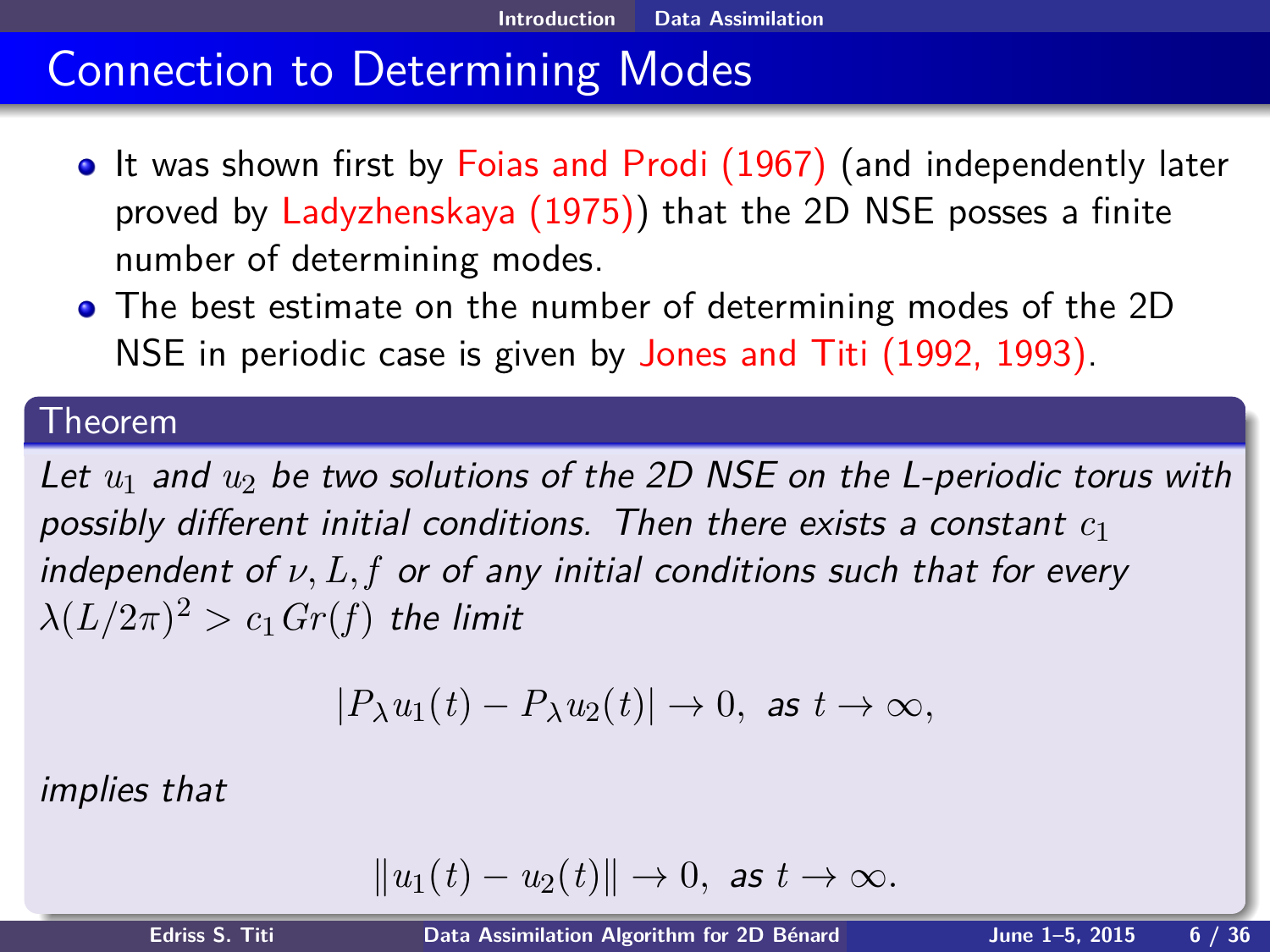## A New Algorithm

- The classical method of continuous data assimilation is, in concept, simple but special care has to be taken inserting the observations into the model.
- In applications, the measured data is usually obtained as the values of the exact solutions at a discrete set of spatial nodal points.
- **It is impossible to obtain exact values of spacial derivatives.**
- <span id="page-7-0"></span>A new Algorithm was introduced recently by Azouani and Titi 2013 and Azouani, Olson and Titi 2014.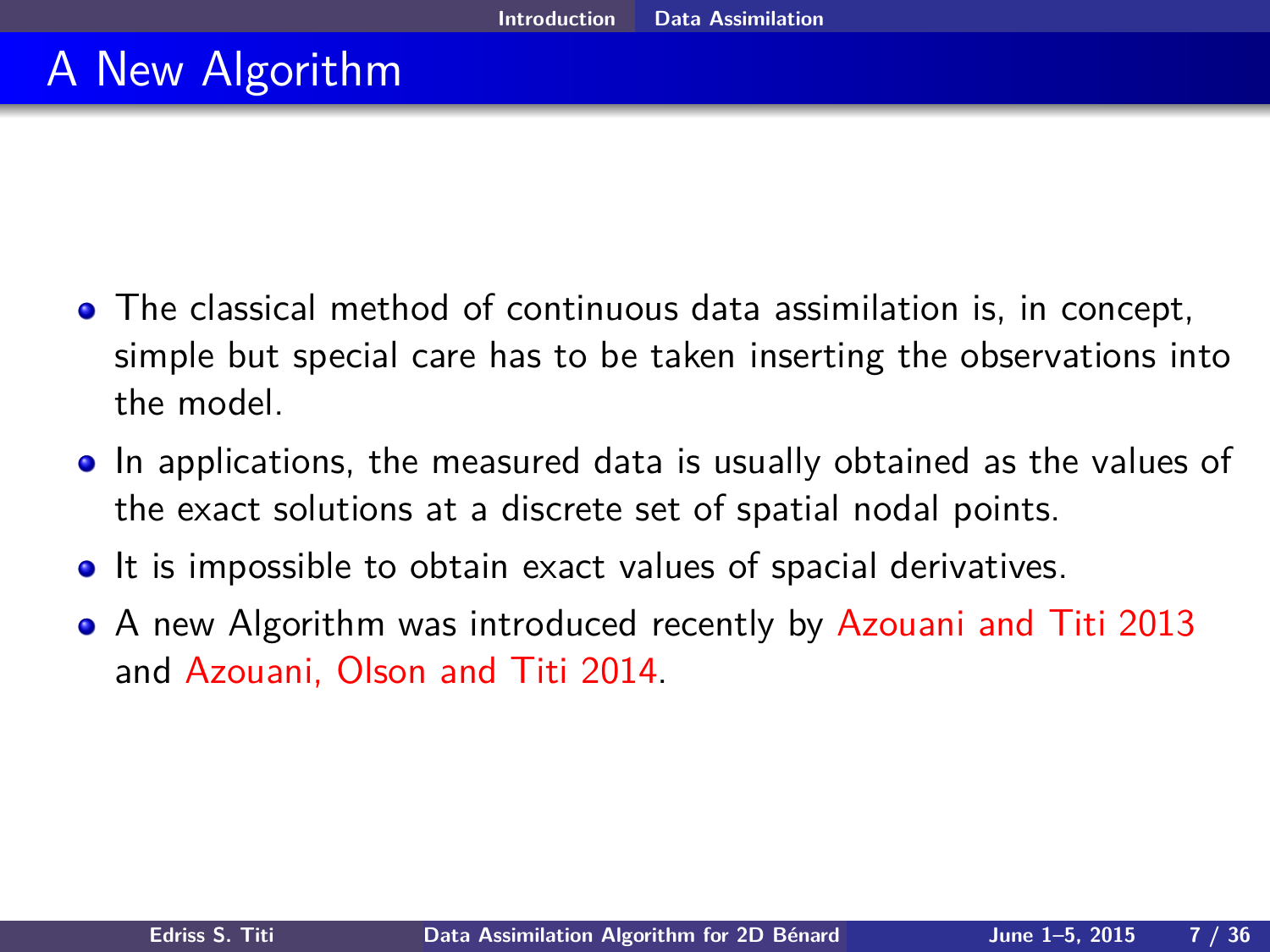Suppose that *u*(*t*) represents a solution of some dynamical system

$$
\frac{du}{dt} = F(u),
$$

with missing initial condition  $u(0) = u_0$ .

- $I_h(u(t))$  represent the observations of the reference solution *u* at a coarse spatial resolution of size *h*.
- $\bullet$  Use  $I_h(u)$  is a feedback control term

<span id="page-8-0"></span>
$$
\frac{dv}{dt} = F(v) - \mu(I_h(v) - I_h(u)),
$$
  

$$
v(0) = v_0,
$$

where  $\mu > 0$  is a relaxation (nudging) parameter.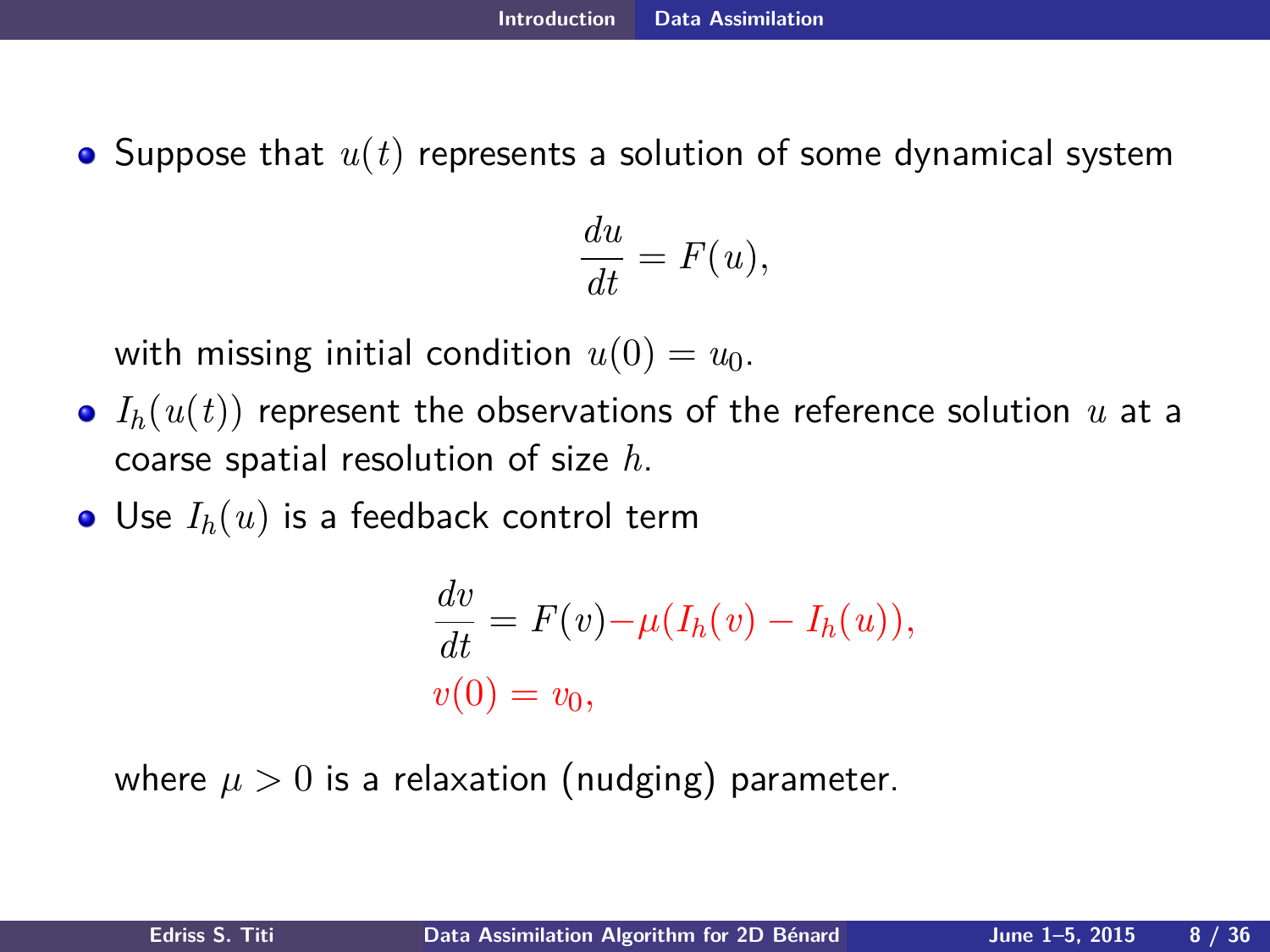- This approach works for a general class of interpolant observations without modification.
	- **<sup>1</sup>** One physical example are the volume elements in Ω. Let *h >* 0 be given and let  $\Omega=\cup_{j=1}^N Q_j$ , where  $Q_j$  are disjoint sets with  $diam(Q_i) \leq h$ , then, in this case

$$
I_h(\phi) = \sum_{j=1}^n \bar{\phi}_j \chi_{Q_j}(x), \text{ where } \bar{\phi}_j = \int_{Q_j} \phi(x) dx.
$$

**<sup>2</sup>** Another example is measurements at discrete nodal points in Ω. In this case

<span id="page-9-0"></span>
$$
I_h(\phi) = \sum_{j=1}^n \phi(x_j) \chi_{Q_j}(x), \text{ where } x_j \in Q_j.
$$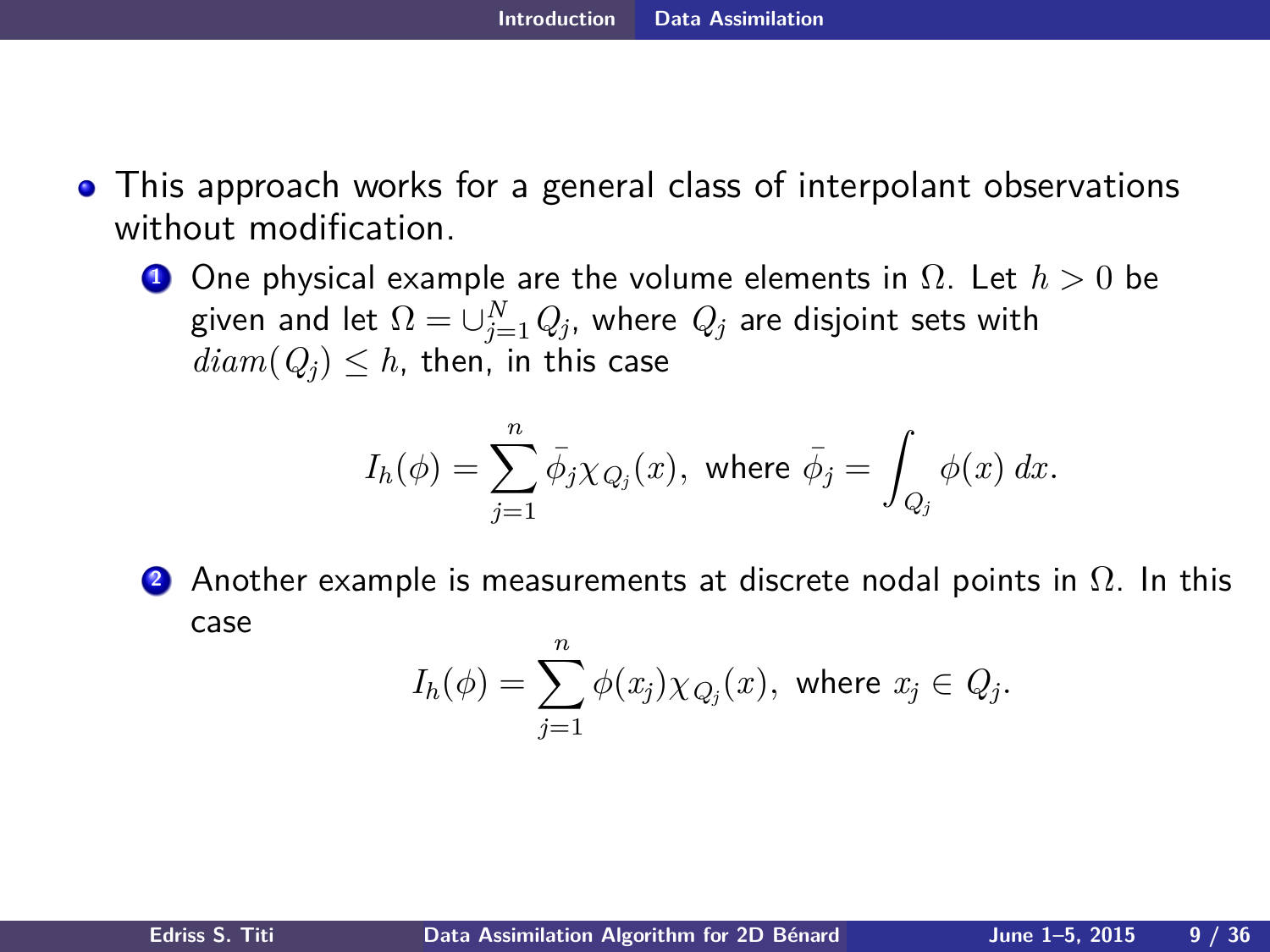- The new approach was demonstrated in the case of 2D Navier-Stokes equations by Azouani, Olson and Titi (2014).
- **It was shown that the approximate solution of the continuous data** assimilation algorithm converges to the reference solution of the 2D Navier-Stokes equations.
- Analytic estimates were obtained on the relaxation parameter *µ* and on the spatial resolution  $h > 0$ .
- <span id="page-10-0"></span>**•** These estimates depend on physical parameters of the system a.k.a. the Grashof (Reynolds) number Gr.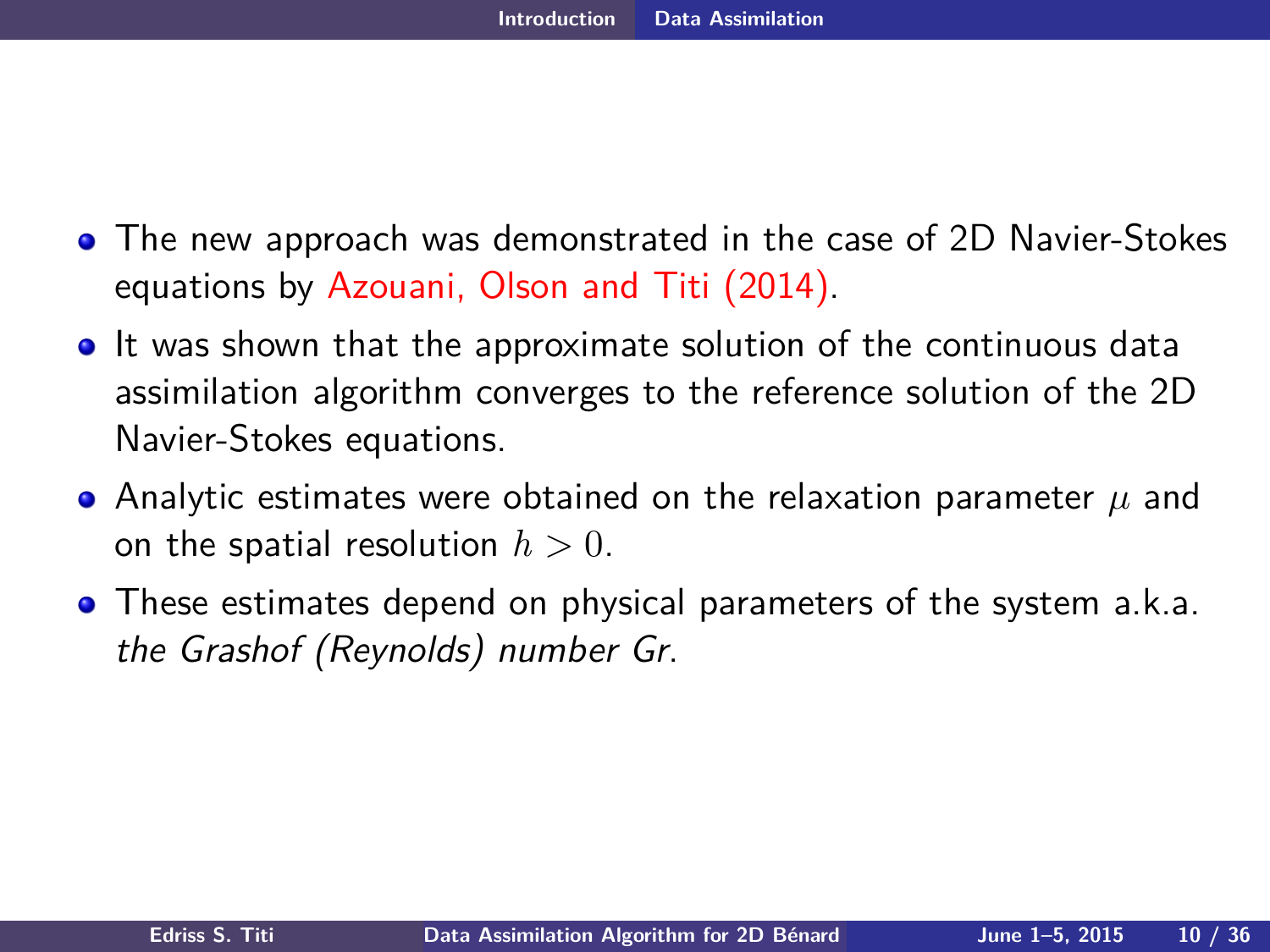For volume elements measurements, with Dirichlet boundary conditions:

### Theorem (Azouani, Olson and Titi 2014)

Let *u* be the solution of the 2D NSE and *v* be the approximate solution, with no-slip boundary conditions. Then  $\|u(t)-v(t)\|_{L^2(\Omega)}\to 0$ , at an  $\epsilon$ xponential rate as  $t\to\infty$ , provided that  $\mu>c_2Gr^2\nu\lambda_1$  and  $\mu c_0h^2\leq\nu$ .

**•** For discrete nodal set measurements, with periodic boundary conditions:

### Theorem (Azouani, Olson and Titi 2014)

<span id="page-11-0"></span>Let *u* be the solution of the 2D NSE and *v* be the approximate solution, on the  $L$ -periodic torus. Then  $\|u(t)-v(t)\|_{H^1(\Omega)}\to 0$ , at an exponential rate as  $t\to\infty$ , provided that  $\mu>c_2Gr(1+\log (Gr))\nu\lambda_1$  and  $\mu c_0h^2\leq \nu.$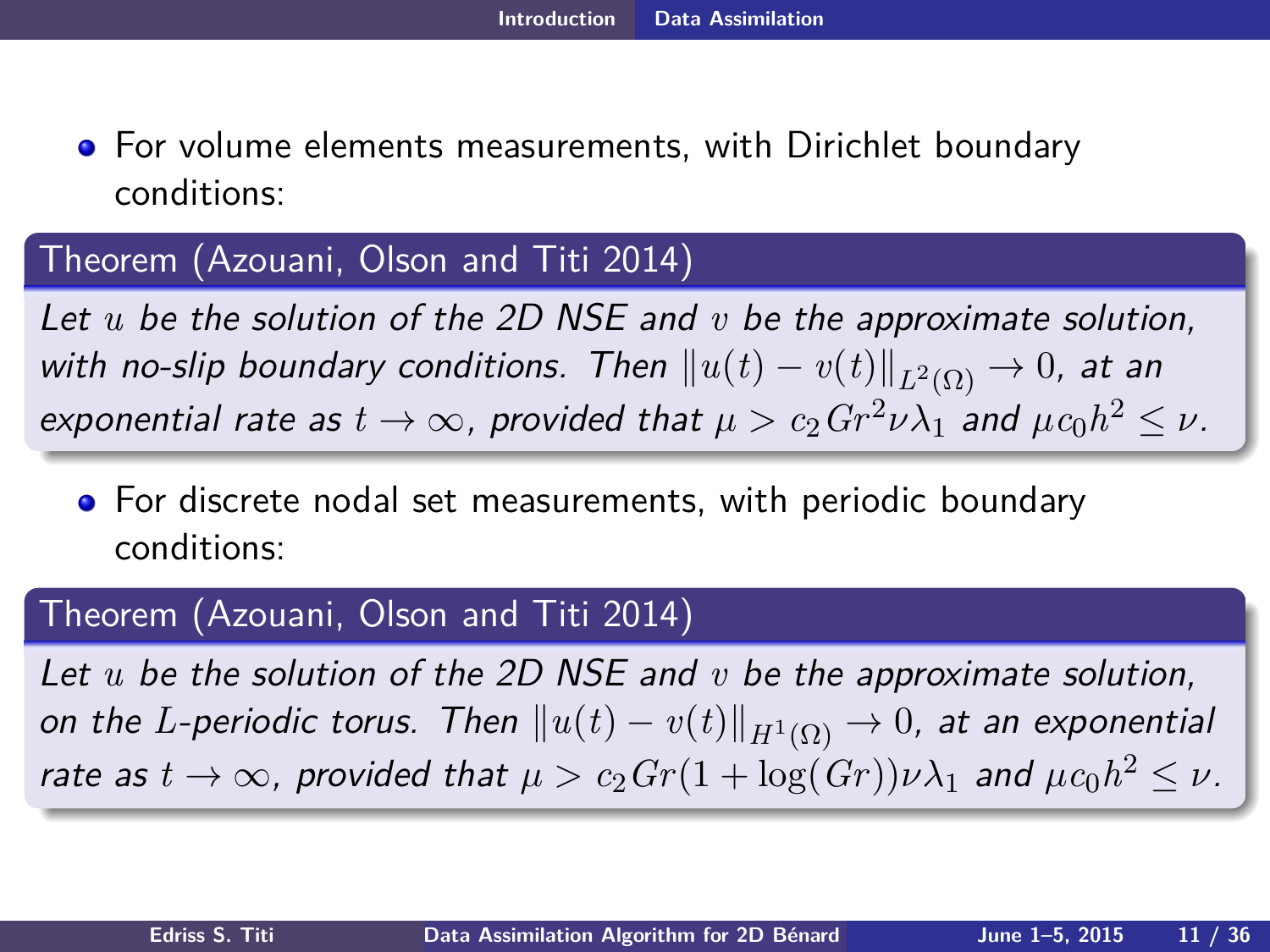- Numerical weather forecasting equations are three-dimensional equations involving variable density or temperature that is coupled to the some set of equations.
- <span id="page-12-0"></span>• It is important to analyze the validity and success of a data assimilation algorithm when some state variable observations are not available as an input on the numerical forecast model.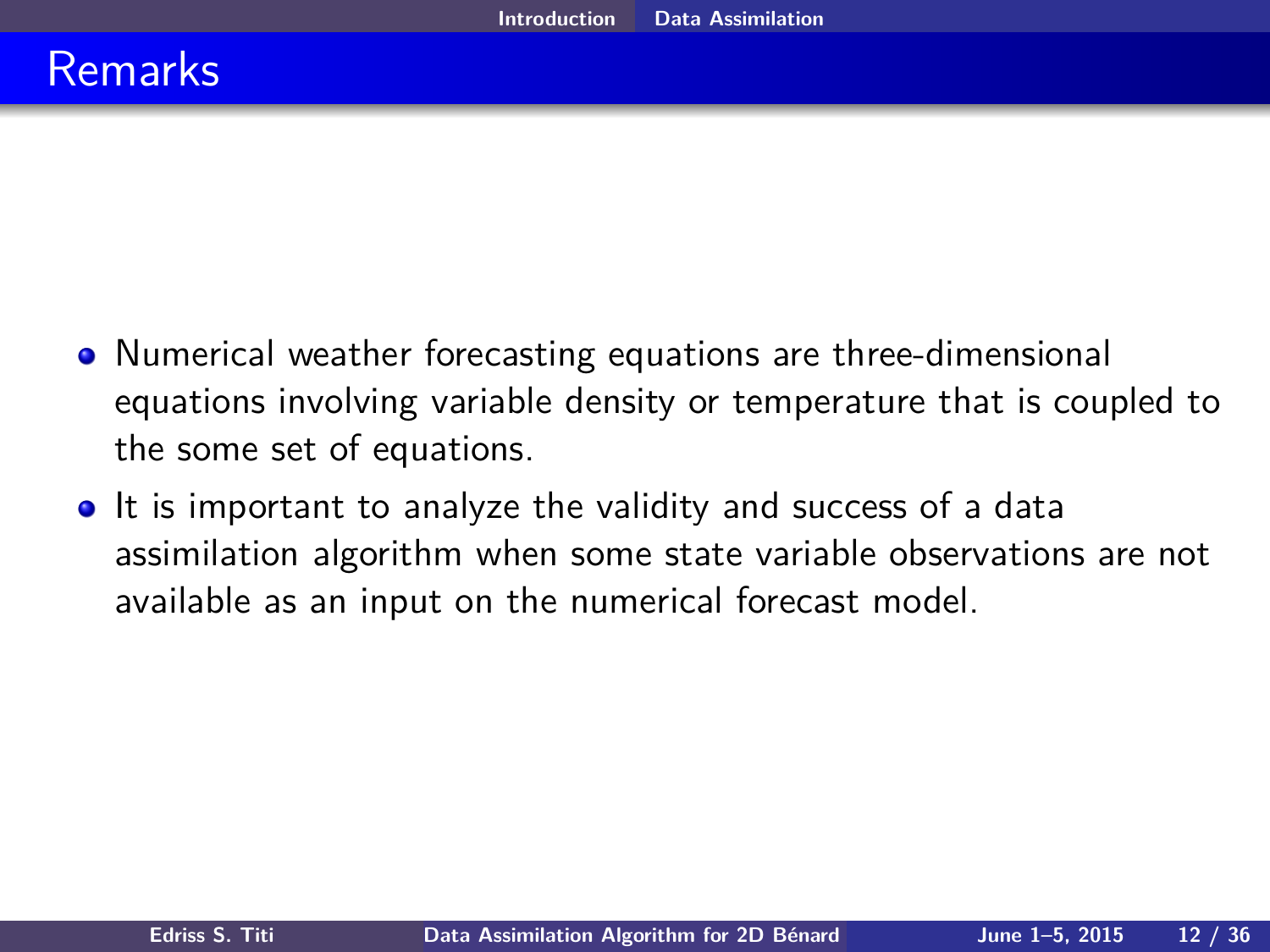## The Bénard Convection Problem

- The Bénard convection problem is a model of the convection of a fluid in a box  $(0, L) \times (0, 1)$  which is heated from below.
- In this case, the non-dimensional Boussinesq system can be written as

$$
\frac{\partial u}{\partial t} - \nu \Delta u + (u \cdot \nabla)u + \nabla p = (T - T_1)\mathbf{e}_2,
$$
  

$$
\frac{\partial T}{\partial t} - \kappa \Delta T + (u \cdot \nabla)T = 0,
$$
  

$$
\nabla \cdot u = 0,
$$

• with boundary conditions

<span id="page-13-0"></span>
$$
u = 0
$$
 at  $y = 0$  and  $y = 1$ ,  
\n $T = T_0$  at  $y = 0$  and  $T = T_1$  at  $y = 1$ ,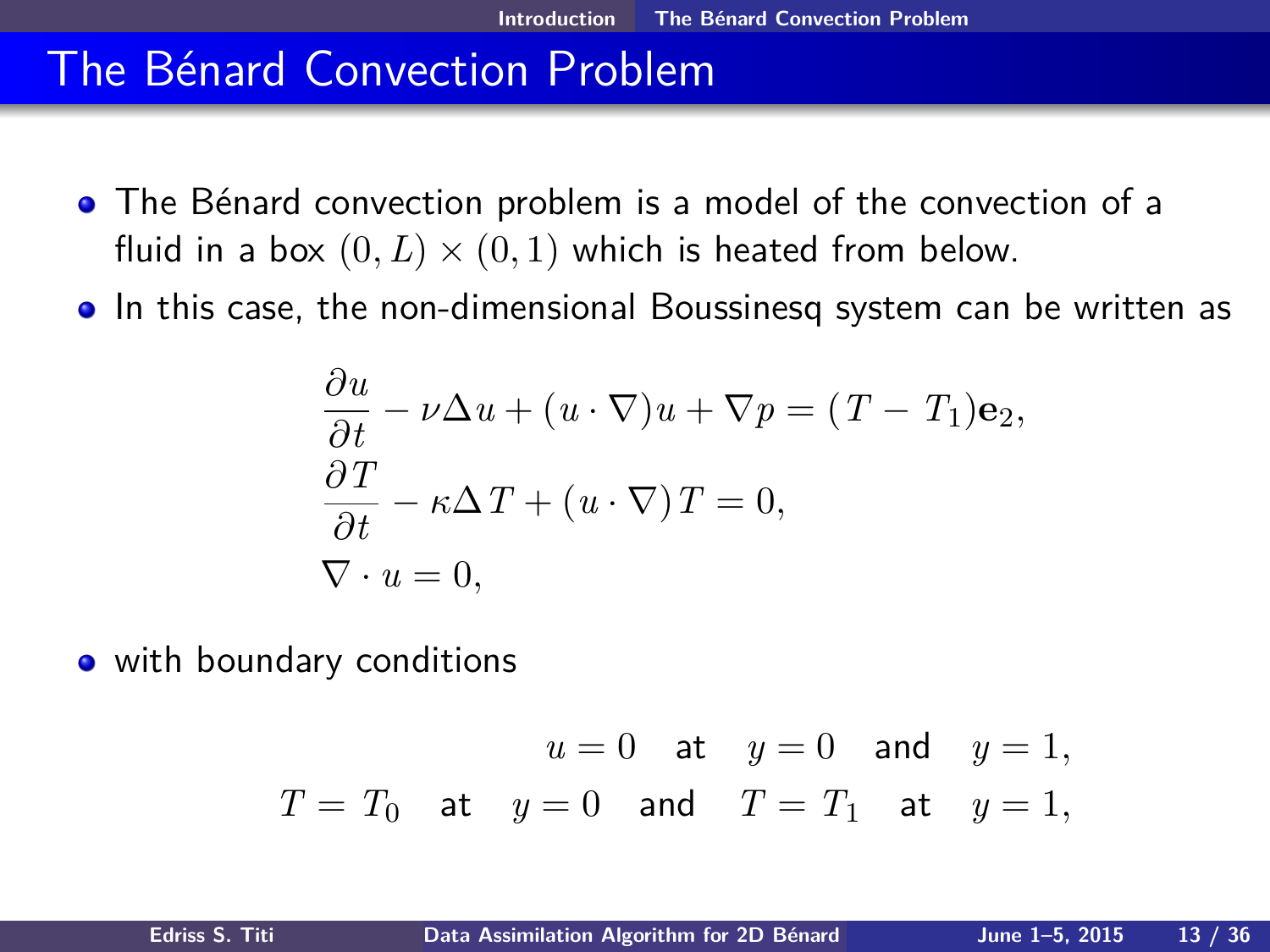- The global regularity of he 2D Boussinesq system, with *ν >* 0 and *κ >* 0, was established in Cannon and DiBenedetto(1980) following the classical methods for the Navier-Stokes equations.
- <span id="page-14-0"></span>**•** Recent results concerning the 2D Boussinesq equations, with  $ν = 0$  or  $\kappa = 0$ : Chae (2006), Hou and Li (2005), Hmidi and Keraani (2007), Danchin and Paicu (2008), Larios, Lunasin and Titi (2010), Hu, Kukavicka and Ziane (2013) and many others.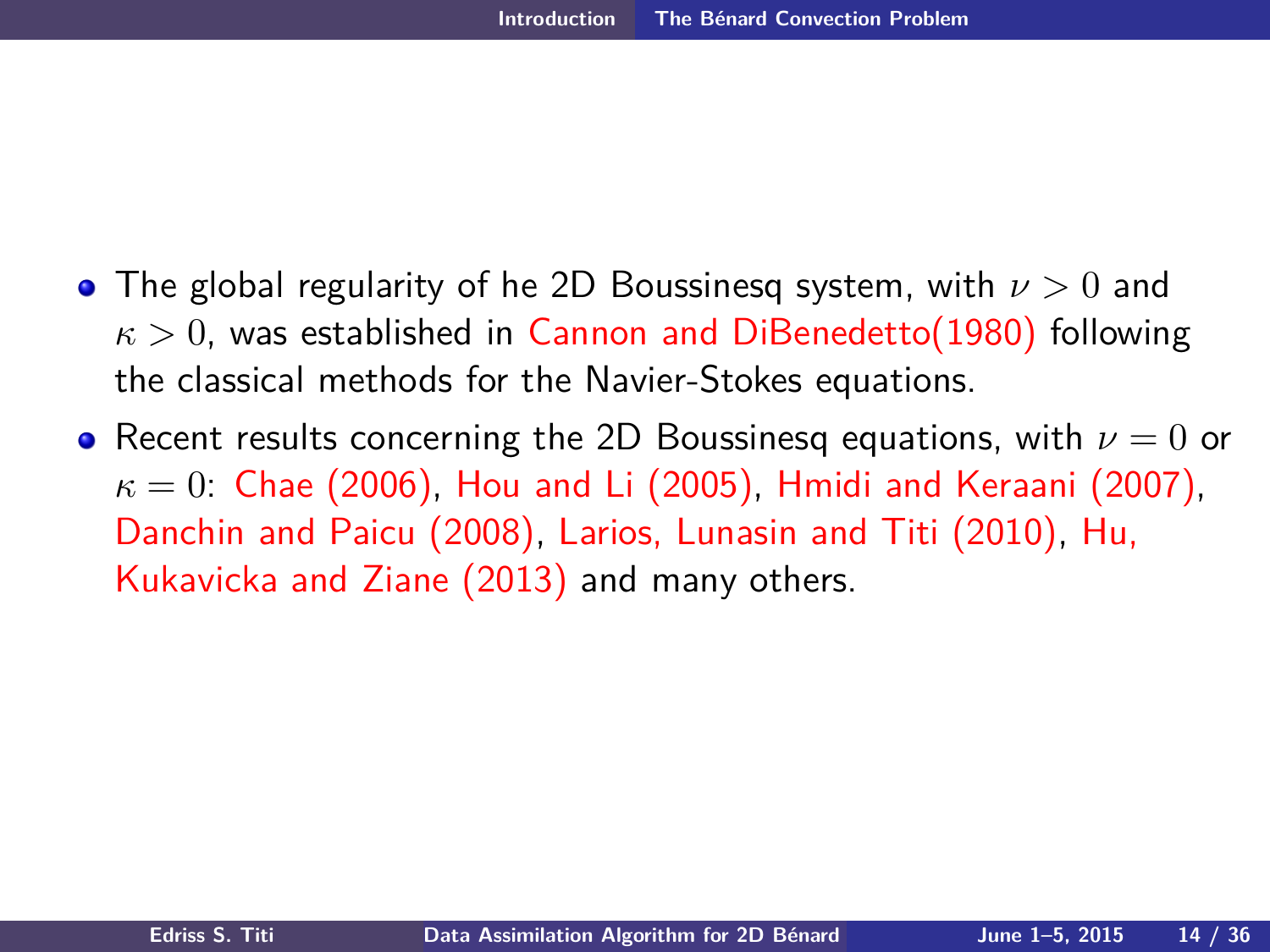• After some change of variables, the Bénard convection problem in the  $\mathsf{box} \Omega = (0, L) \times (0, 1)$ :

$$
\frac{\partial u}{\partial t} - \nu \Delta u + (u \cdot \nabla)u + \nabla p = \theta \mathbf{e}_2,
$$
  

$$
\frac{\partial \theta}{\partial t} - \kappa \Delta \theta + (u \cdot \nabla)\theta - u \cdot \mathbf{e}_2 = 0,
$$
  

$$
\nabla \cdot u = 0,
$$
  

$$
u(0; x) = u_0(x), \quad \theta(0; x) = \theta_0(x),
$$

with the boundary conditions

<span id="page-15-0"></span>
$$
u = 0 \quad \text{at} \quad y = 0 \quad \text{and} \quad y = 1,
$$
  

$$
\theta = 0 \quad \text{at} \quad y = 0 \quad \text{and} \quad y = 1,
$$

and

 $u, \theta, p$  are periodic, of period  $L$ , in the *x*-direction.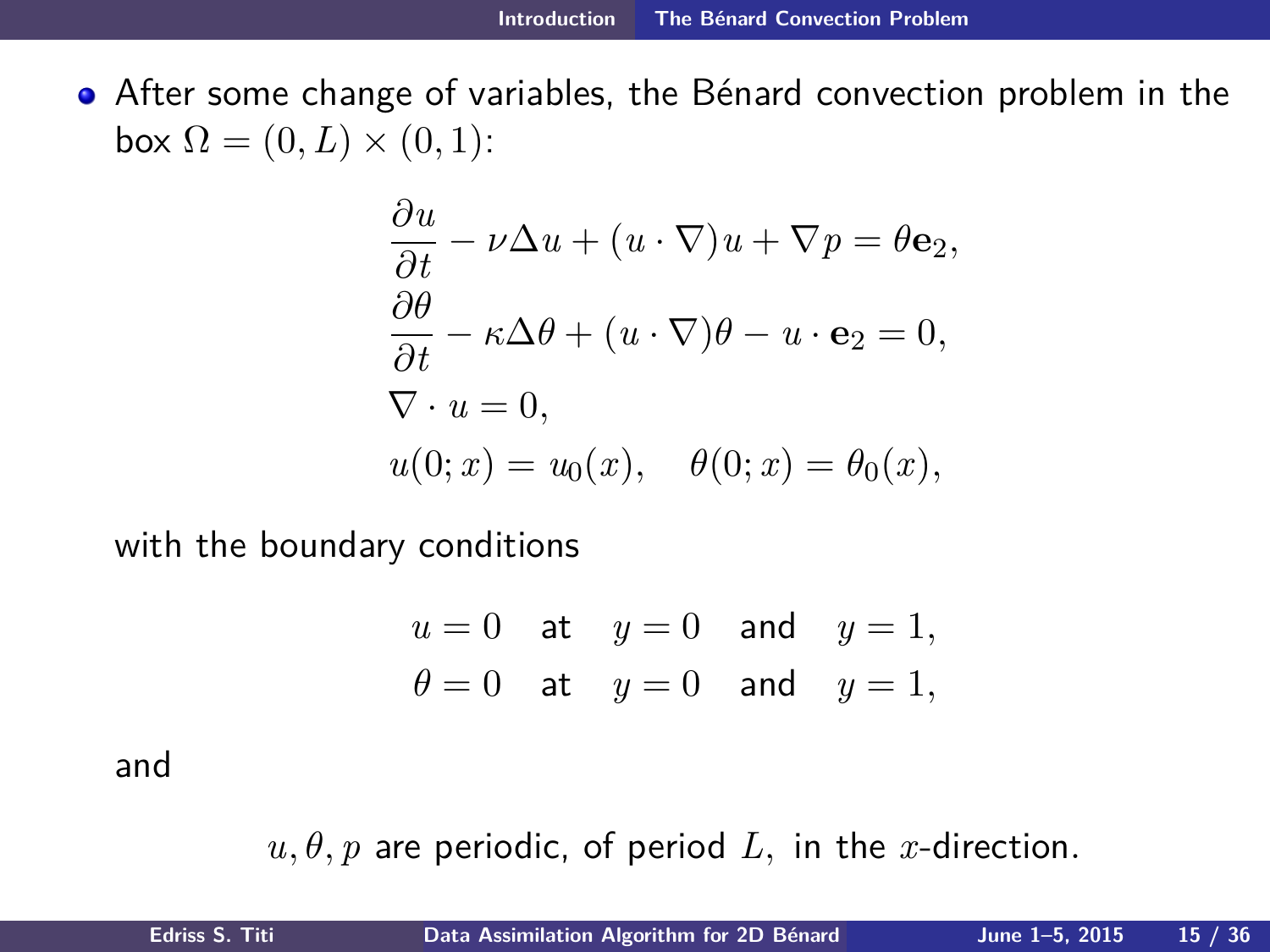- The 2D Bénard convection system has a finite dimensional global attractor  $A$  (Foias, Manley and Temam 1987).
- We observed that the values of the temperature (or the density)  $\theta(t; x)$  in A are completely determined by the velocity vector field  $u(t, x, y)$  for all time in A.
- <span id="page-16-0"></span>We propose a continuous data assimilation algorithm for the 2D Bénard convection using velocity measurements alone.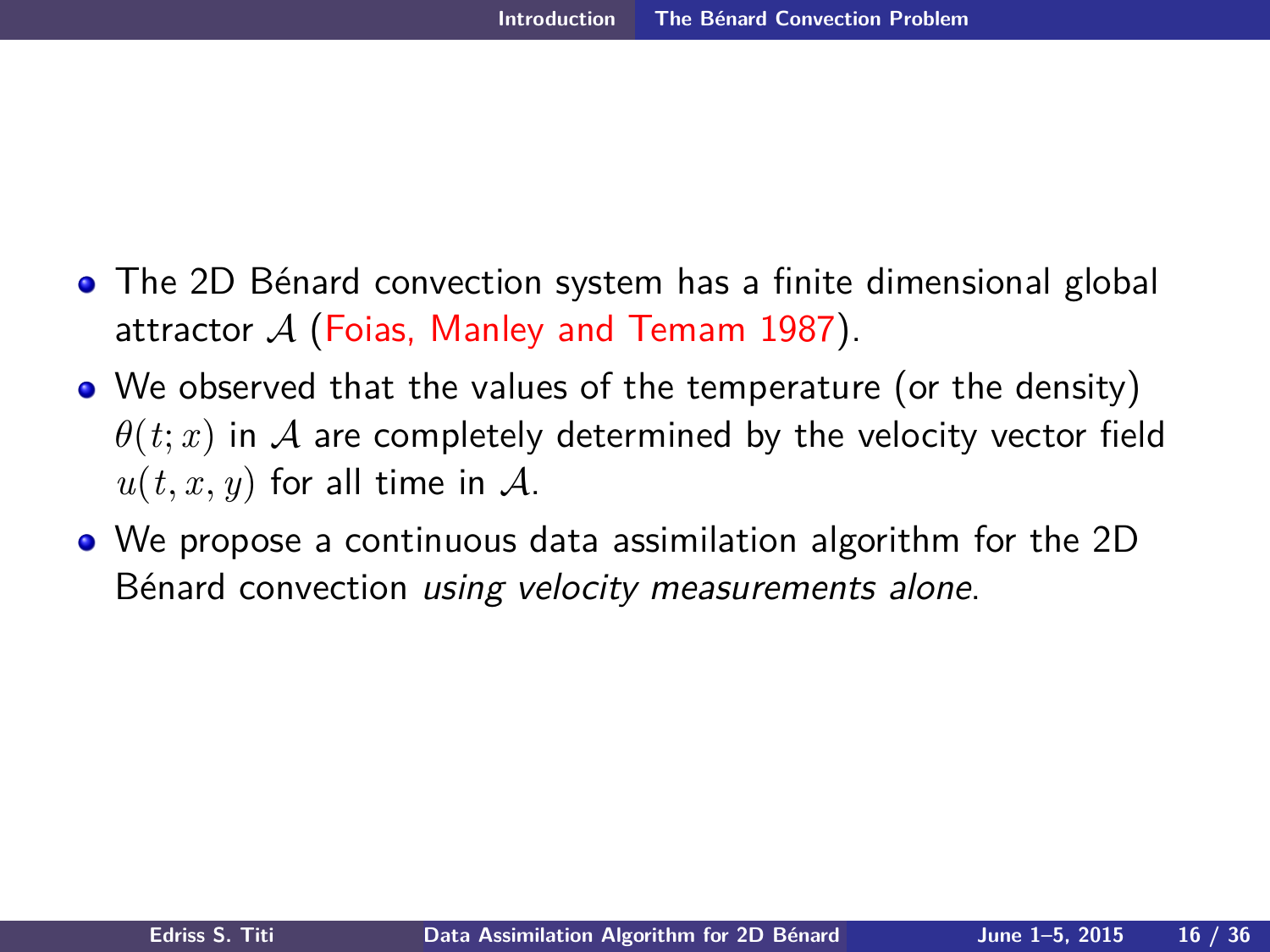Our algorithm for the construction of approximate solutions,  $v(t)$  and  $\eta(t)$ , from the observational measurements  $I_h(u(t))$  for the reference solution *u*(*t*), for *t* ∈ [0, *T*] is given by

<span id="page-17-0"></span>
$$
\frac{\partial v}{\partial t} - \nu \Delta v + (v \cdot \nabla)v + \nabla \tilde{p} = \eta \mathbf{e}_2 - \mu (I_h(v) - I_h(u)),
$$
  
\n
$$
\frac{\partial \eta}{\partial t} - \kappa \Delta \eta - (v \cdot \nabla)\eta - v \cdot \mathbf{e}_2 = 0,
$$
  
\n
$$
\nabla \cdot v = 0,
$$
  
\n
$$
U(0, x, y) = v_0(x, y), \quad \eta(0, x, y) = \eta_0(x, y),
$$

where  $v_0$  and  $\eta_0$  is arbitrary, and can be simply taken to be  $v_0 = 0$  and  $\eta_0 = 0.$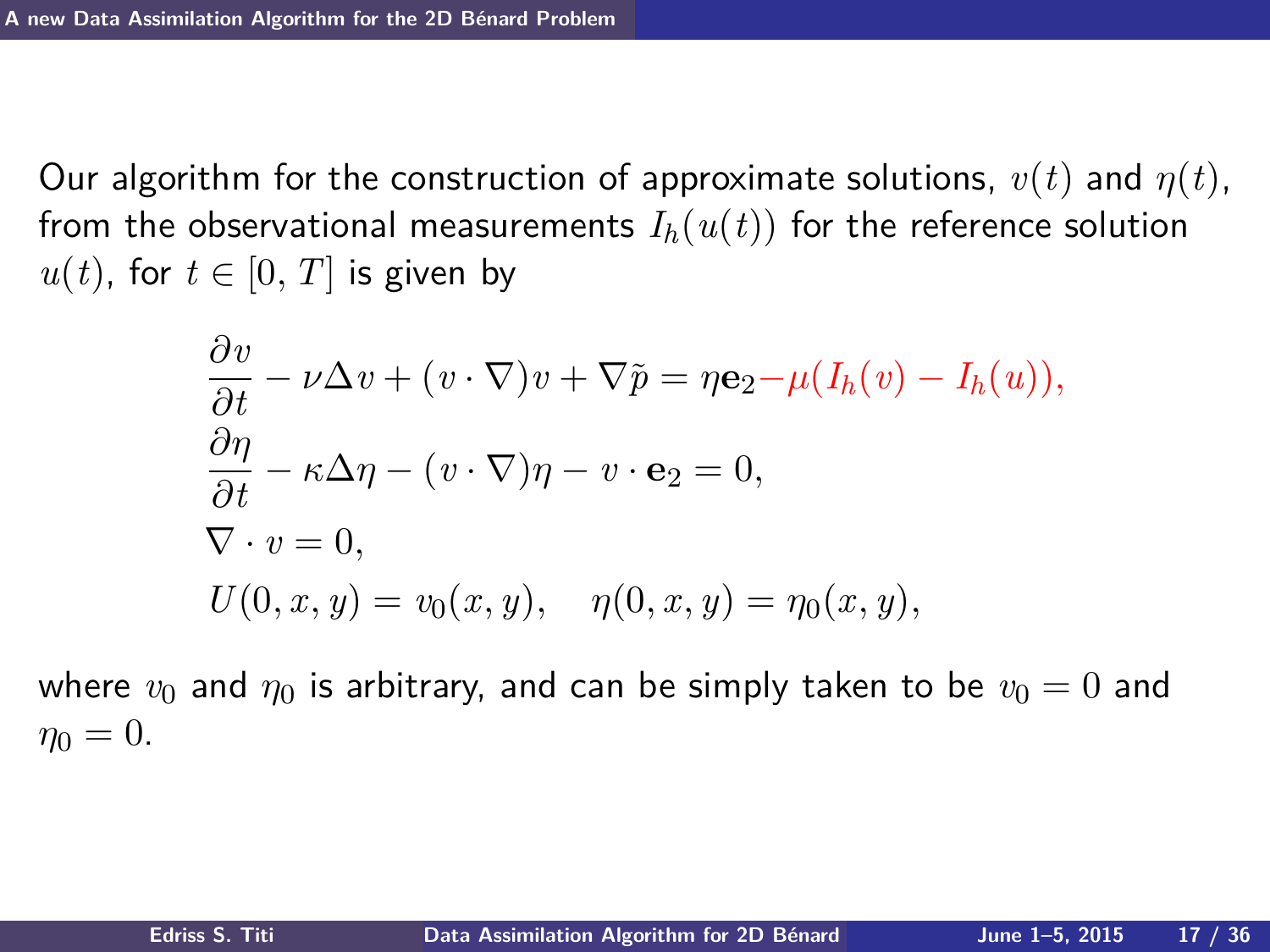## Theorem (Convergence to Reference Solution (Farhat, Jolly and Titi 2014))

Let  $(u(t, x, y), \theta(t, x, y))$  be a reference solution of the Bénard convection system and  $(v(t, x, y), \eta(t, x, y))$  be a solution of the data assimilation algorithm. Let *µ >* 0 large enough and *h >* 0 small enough such that

<span id="page-18-0"></span>
$$
\mu \ge C(\nu, \kappa, \lambda_1, L).
$$

and  $\mu c_0^2 h^2 \leq \nu$ . Then,  $\| u(t) - v(t) \|_{L^2(\Omega)} \to 0$  and  $\| \theta(t) - \eta(t) \|^2_{L^2(\Omega)}$  $L^2(\Omega)$  $\rightarrow$  0 at an exponential rate as  $t \rightarrow \infty$ .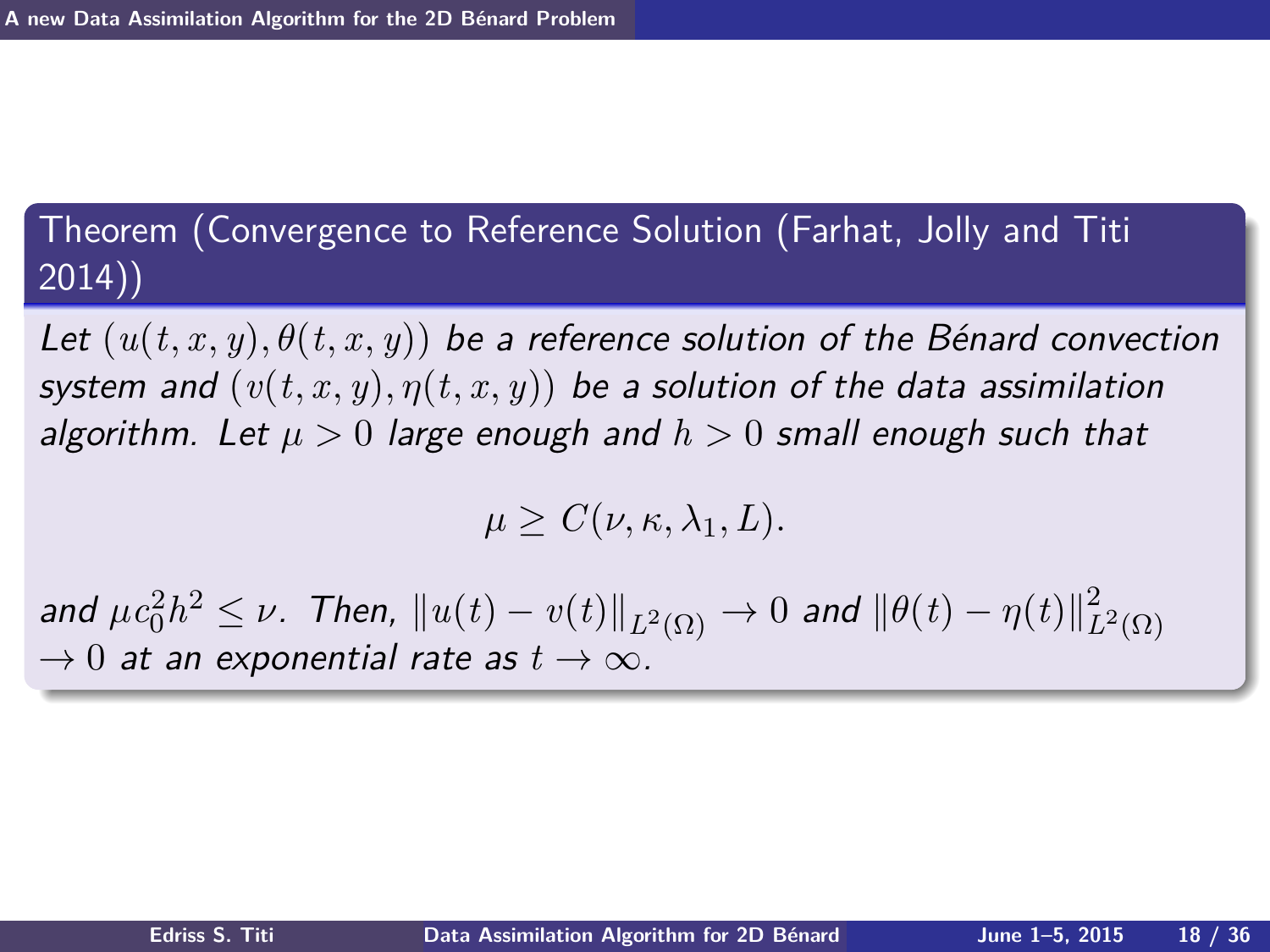**[A New Abridged Continuous Data Assimilation Algorithm](#page-19-0)**

# A New Abridged Continuous Data Assimilation Algorithm for 2D NSE

<span id="page-19-0"></span>• Inspired by the continuous data assimilation algorithm for the Bénard problem, we introduce an abridged and nominal approach to a dynamic continuous data assimilation for the 2D Navier-Stokes.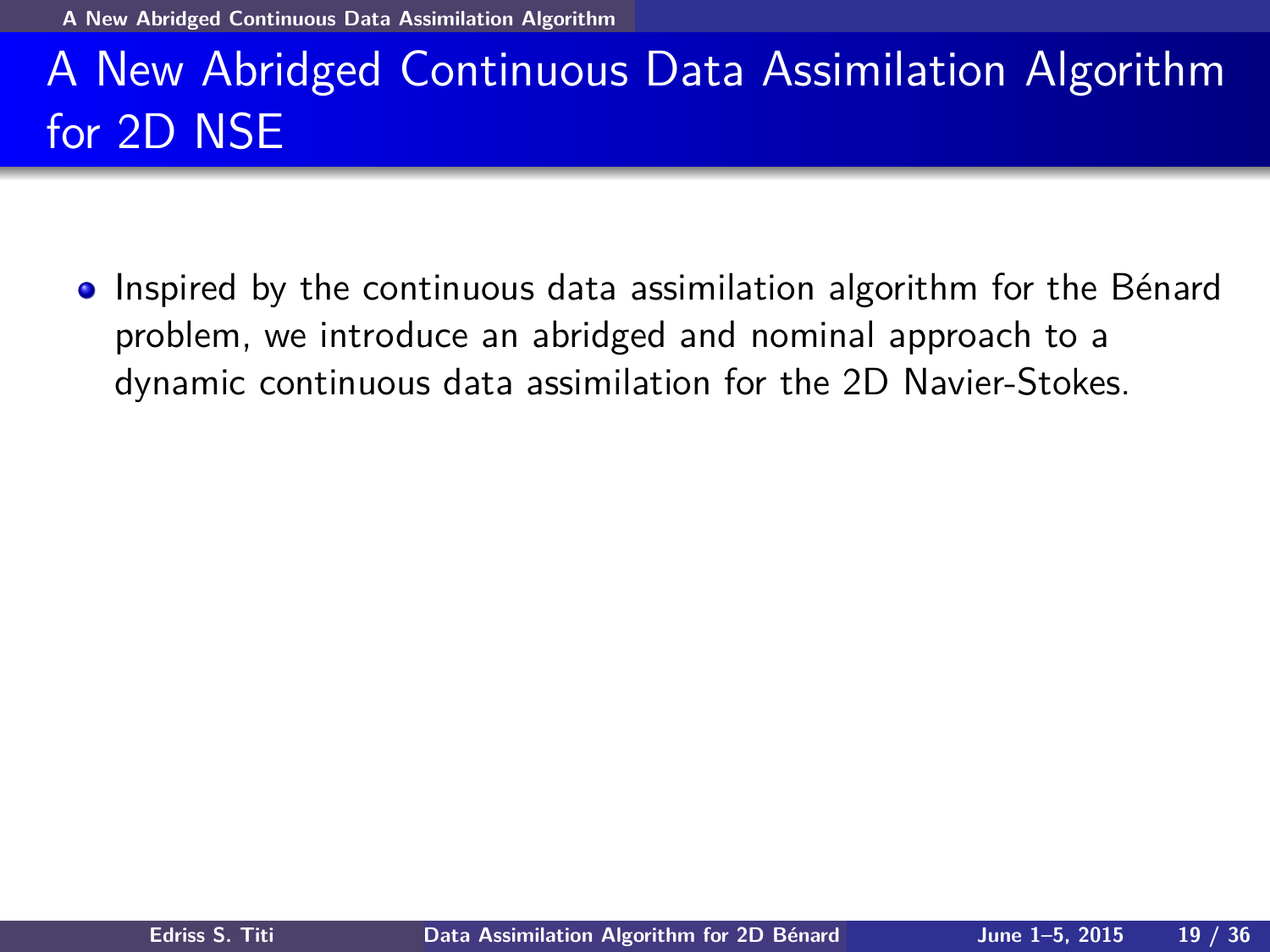**[A New Abridged Continuous Data Assimilation Algorithm](#page-20-0)**

# A New Abridged Continuous Data Assimilation Algorithm for 2D NSE

- Inspired by the continuous data assimilation algorithm for the Bénard problem, we introduce an abridged and nominal approach to a dynamic continuous data assimilation for the 2D Navier-Stokes.
- The 2D Navier-Stokes equations which can be written as

<span id="page-20-0"></span>
$$
\frac{\partial u_1}{\partial t} - \nu \Delta u_1 + u_1 \partial_x u_1 + u_2 \partial_y u_1 + \partial_x p = f_1,
$$
  
\n
$$
\frac{\partial u_2}{\partial t} - \nu \Delta u_2 + u_1 \partial_x u_2 + u_2 \partial_y u_2 + \partial_y p = f_2,
$$
  
\n
$$
\partial_x u_1 + \partial_y u_2 = 0,
$$
  
\n
$$
u_1(0, x, y) = u_1^0(x, y), \quad u_2(0, x, y) = u_2^0(x, y).
$$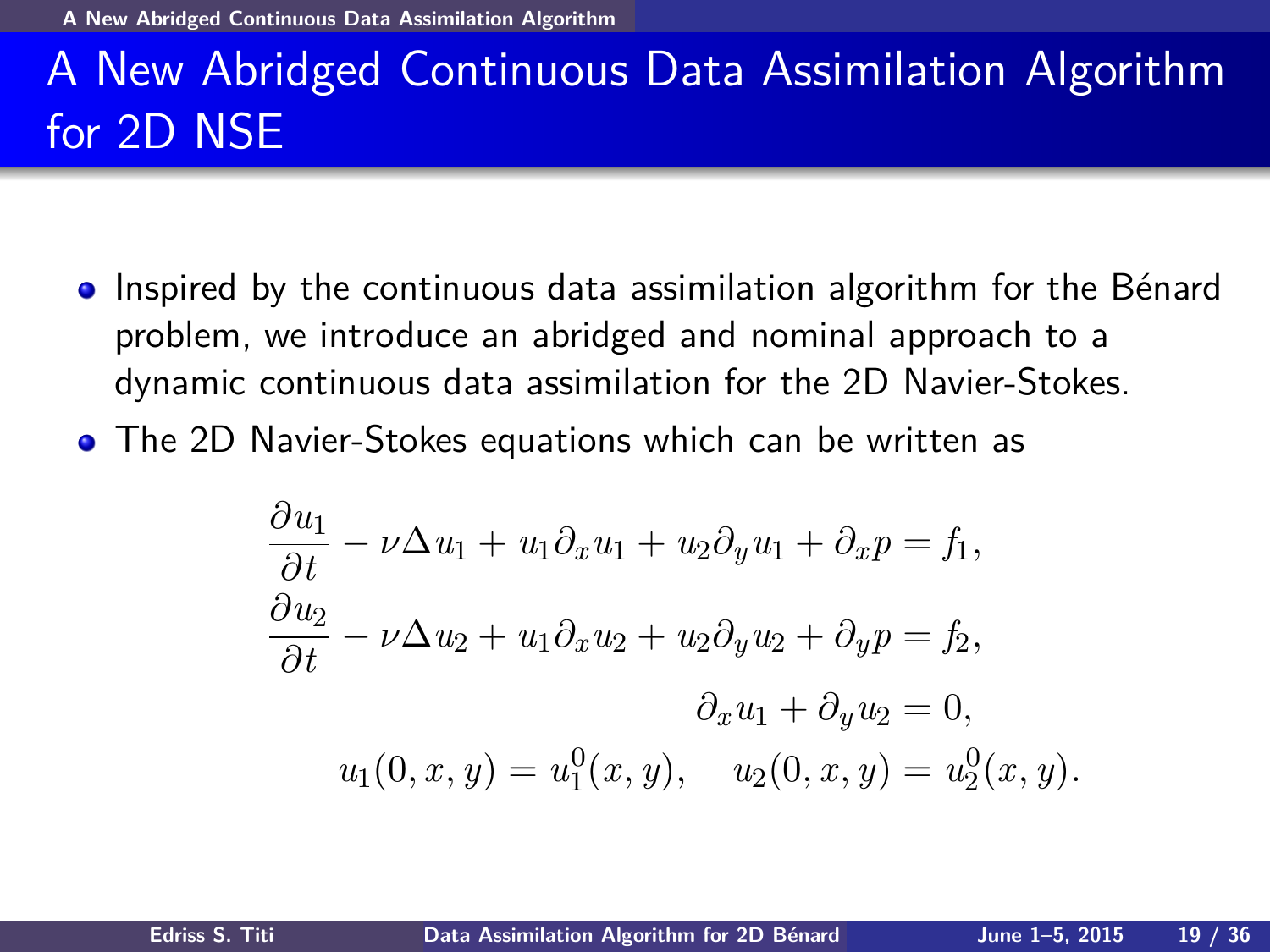- We propose algorithm for the construction of approximate solution,  $U(t, x, y)$  from the observational measurements of only one component of velocity (horizontal or vertical).
- The algorithm is given by

<span id="page-21-0"></span>
$$
\frac{\partial U_1}{\partial t} - \nu \Delta U_1 + U_1 \partial_x U_1 + U_2 \partial_y U_1 + \partial_x P = f_1,\n\frac{\partial U_2}{\partial t} - \nu \Delta U_2 + U_1 \partial_x U_2 + U_2 \partial_y U_2 + \partial_y P = f_2 + \mu (I_h(u_2) - I_h(U_2)),\n\partial_x U_1 + \partial_y U_2 = 0,\nU_1(0, x, y) = U_1^0(x, y), \quad U_2(0, x, y) = U_2^0(x, y).
$$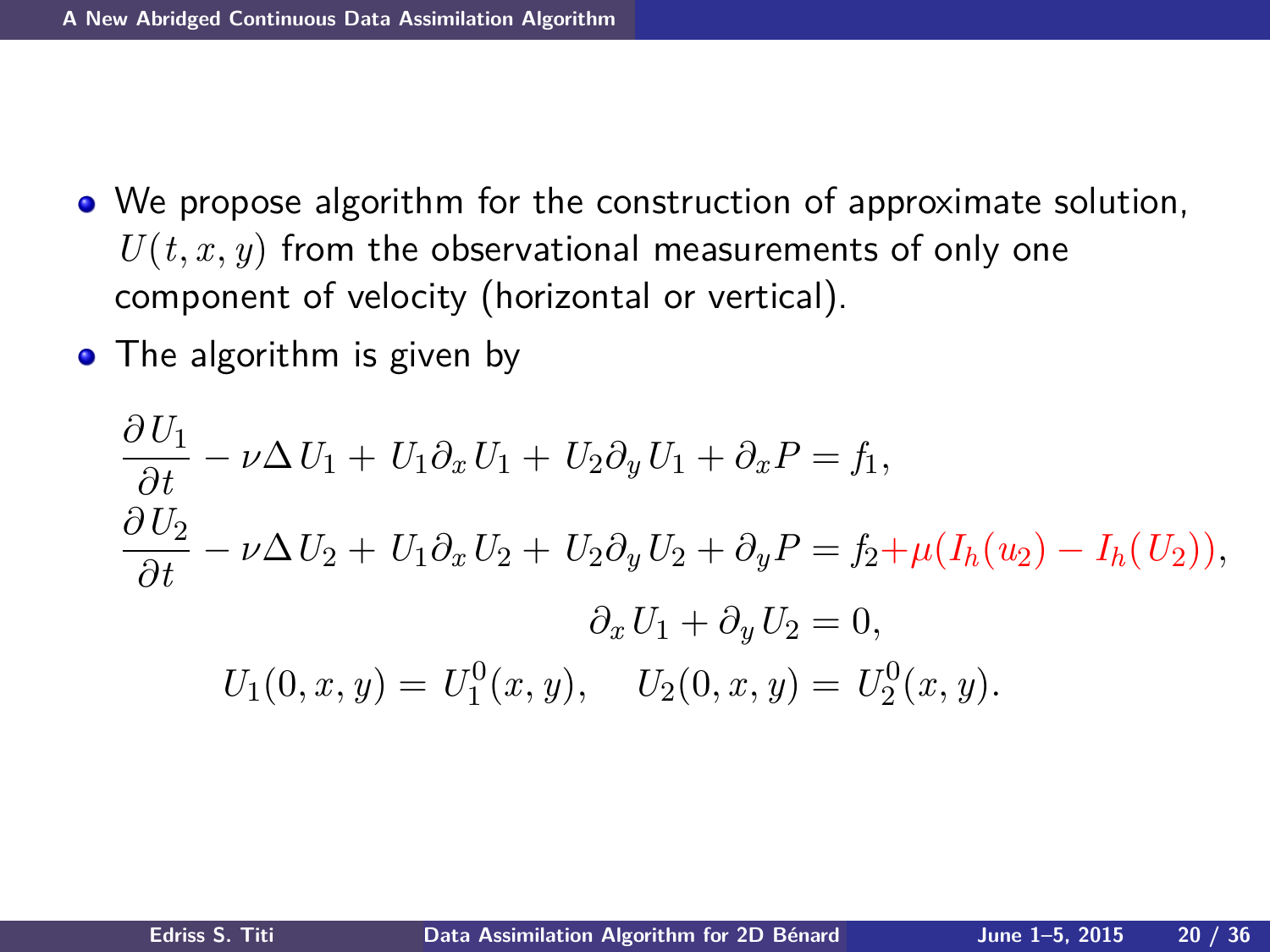**•** Taking advantage of the divergence free condition,  $\nabla \cdot v = \nabla \cdot U = 0$ . and integration by parts we prove: In the case of volume elements measurements with Dirichlet boundary conditions:

Theorem (Convergence to Reference Solution (Farhat, Lunasin and Titi 2014))

Let  $u(t, x, y) = (u_1(t, x, y), u_2(t, x, y))$  be a refernce solution of the 2D NSE and  $U(t, x, y) = (U_1(t, x, y), U_2(t, x, y))$  be a solution of the abridged continuous data assimilation system. Let  $\mu > 0$  be chosen large enough such that

<span id="page-22-0"></span>
$$
\mu \ge 2c(1 + \log(Gr) + Gr^4)Gr^2.
$$

If  $h > 0$  is chosen small enough such that  $\mu c_0^2 h^2 \leq \nu$  then,  $||u(t) - U(t)||_I^2$  $L^2_{L^2(\Omega)}\rightarrow 0$  at an exponential rate as  $t\rightarrow \infty.$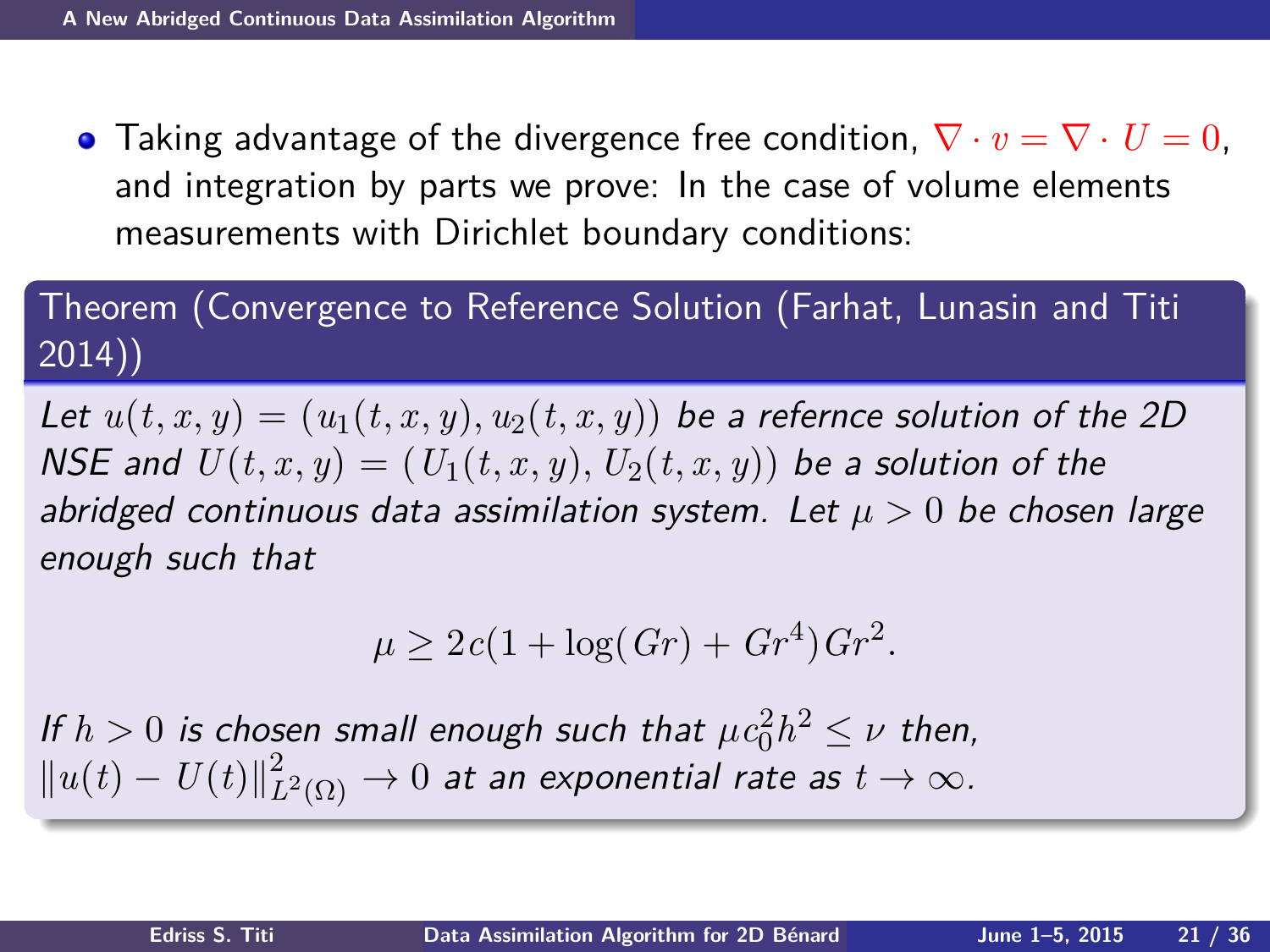• In the case of volume elements measurements with periodic boundary conditions, enough to take

$$
\mu \ge 2c\nu\lambda_1(1+\log(Gr))\,Gr^2.
$$

• In the case of discrete nodal measurements with periodic boundary conditions, enough to take

<span id="page-23-0"></span>
$$
\mu > 2c\nu\lambda_1(Gr^2 + Gr^3).
$$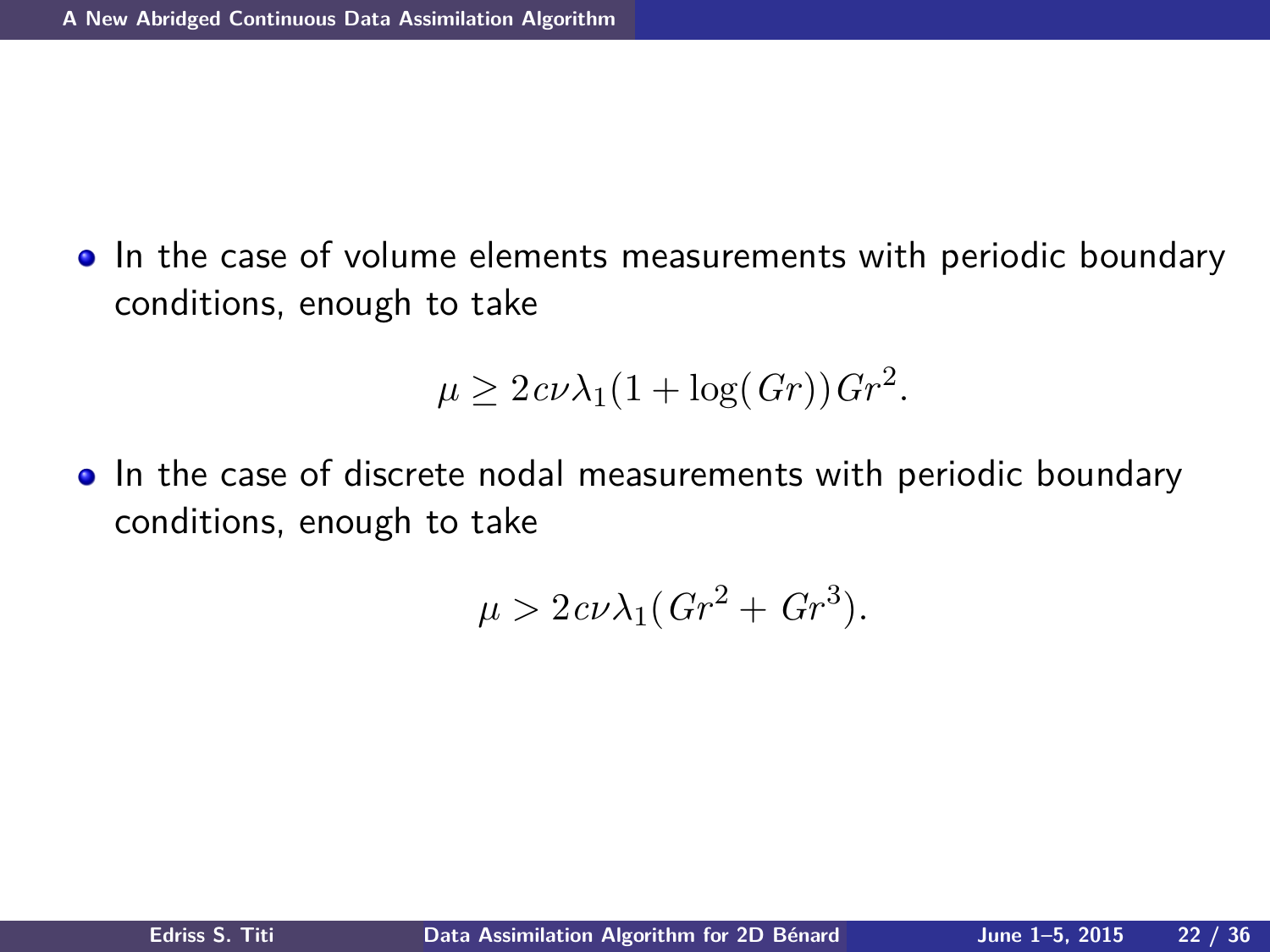**[A New Abridged Continuous Data Assimilation Algorithm](#page-24-0)**

# A New Abridged Continuous Data Assimilation Algorithm for *α*-Models of Turbulenece

- Our analytical approach assumes the global existence of the underlying model and uses previously known estimates.
- It is for this reason that we are not able to prove similar results for the 3D NSE case.
- <span id="page-24-0"></span>The *α*-models are are simplified models through an averaging process that is designed to capture the large scale dynamics of the flow and at the same time provide reliable closure model to the averaged equations.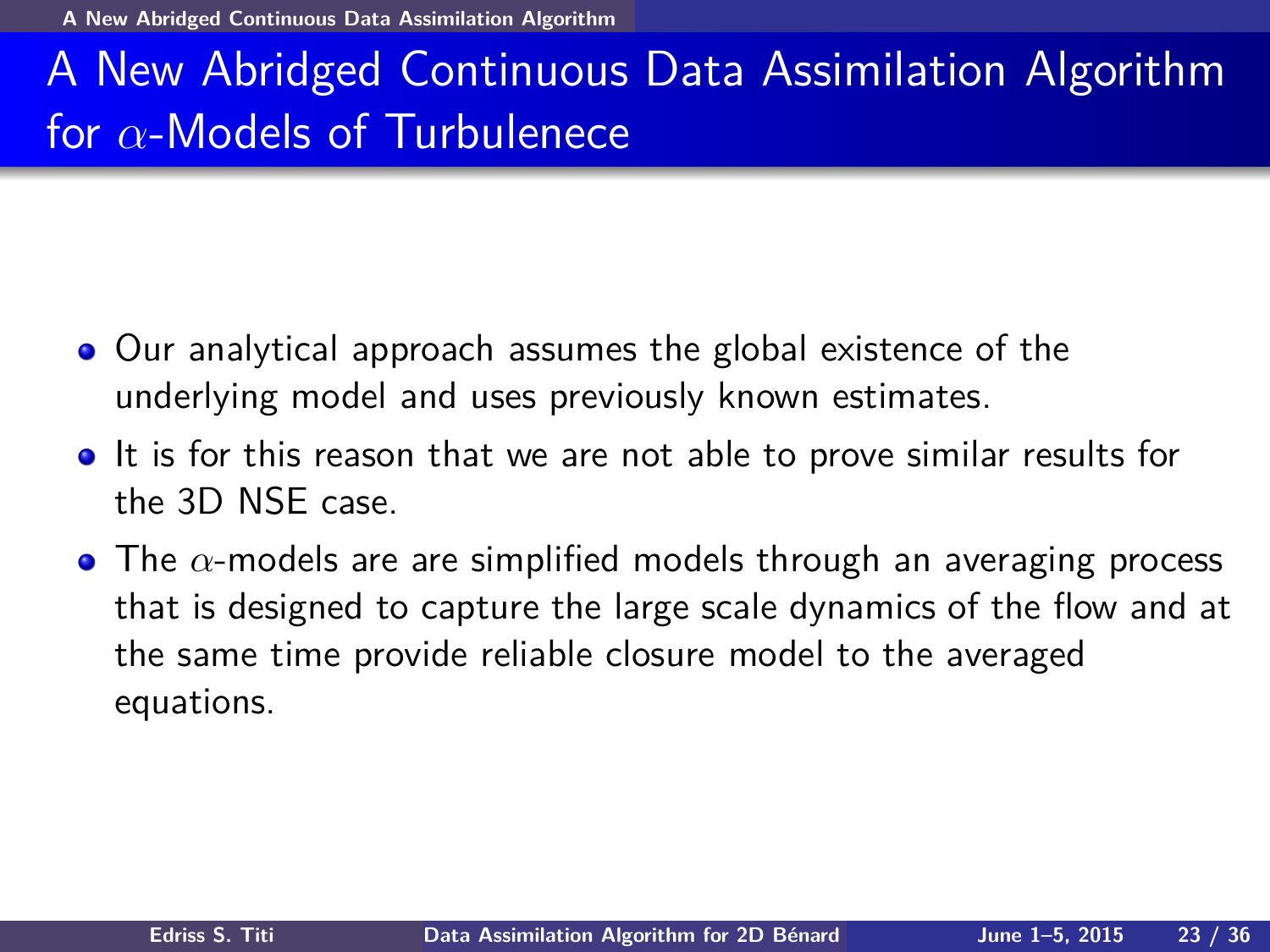The first *α*-model that was proposed is the Navier-Stokes-*α* model (LANS-*α* or Camassa-Holm eqs.):

<span id="page-25-0"></span>
$$
\frac{\partial v}{\partial t} + (u \cdot \nabla)v + \nabla u \cdot v + \nabla p = \nu \Delta v + f,
$$
  

$$
\nabla \cdot u = 0, \text{ and } v = u - \alpha^2 \Delta u,
$$

- Many other *α*-models, such as the Leray-*α*, the Clark-*α*, the Navier-Stokes-Voigt (NSV) equation, the modified Leray-*α* (ML-*α*), and the simplified Bardina model (SBM) were inspired by this regularization technique.
- All of the models just mentioned have global regular solutions and posses fewer degrees of freedom than the NSE.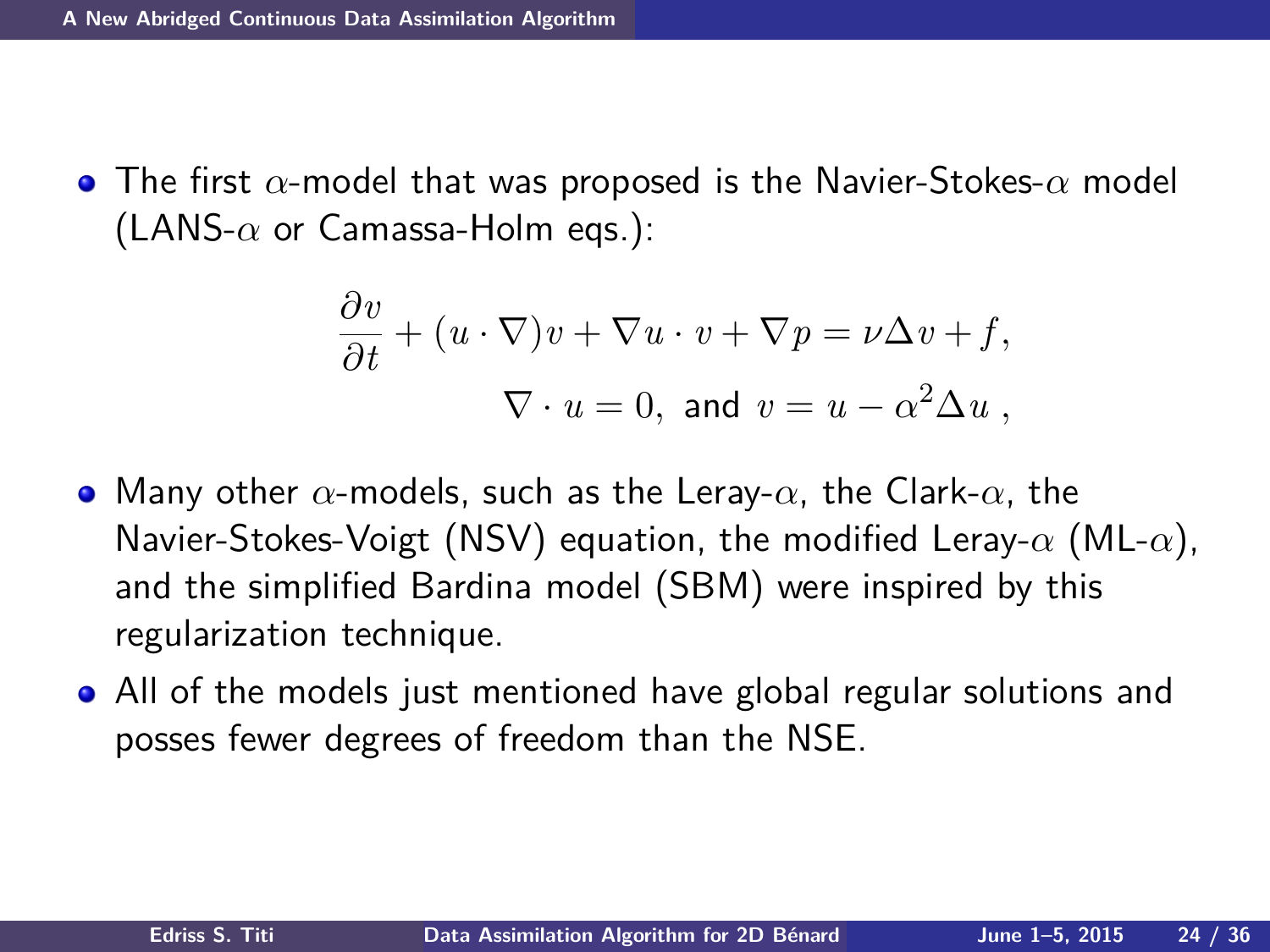- In Albanez, Nussenzveig-Lopes and Titi (2014), it was shown that approximate solutions constructed using observations on all three components of the unfiltered velocity field converge in time to the reference solution of the 3D NS-*α* model.
- We apply our data assimilation algorithm for the case of Leray-*α* model:

<span id="page-26-0"></span>
$$
\partial_t v - \nu \Delta v + (u \cdot \nabla) v = -\nabla p + f,
$$
  

$$
\nabla \cdot u = \nabla \cdot v = 0,
$$
  

$$
v = u - \alpha^2 \Delta u,
$$
  

$$
v(0, x, y, z) = v^0(x, y, z).
$$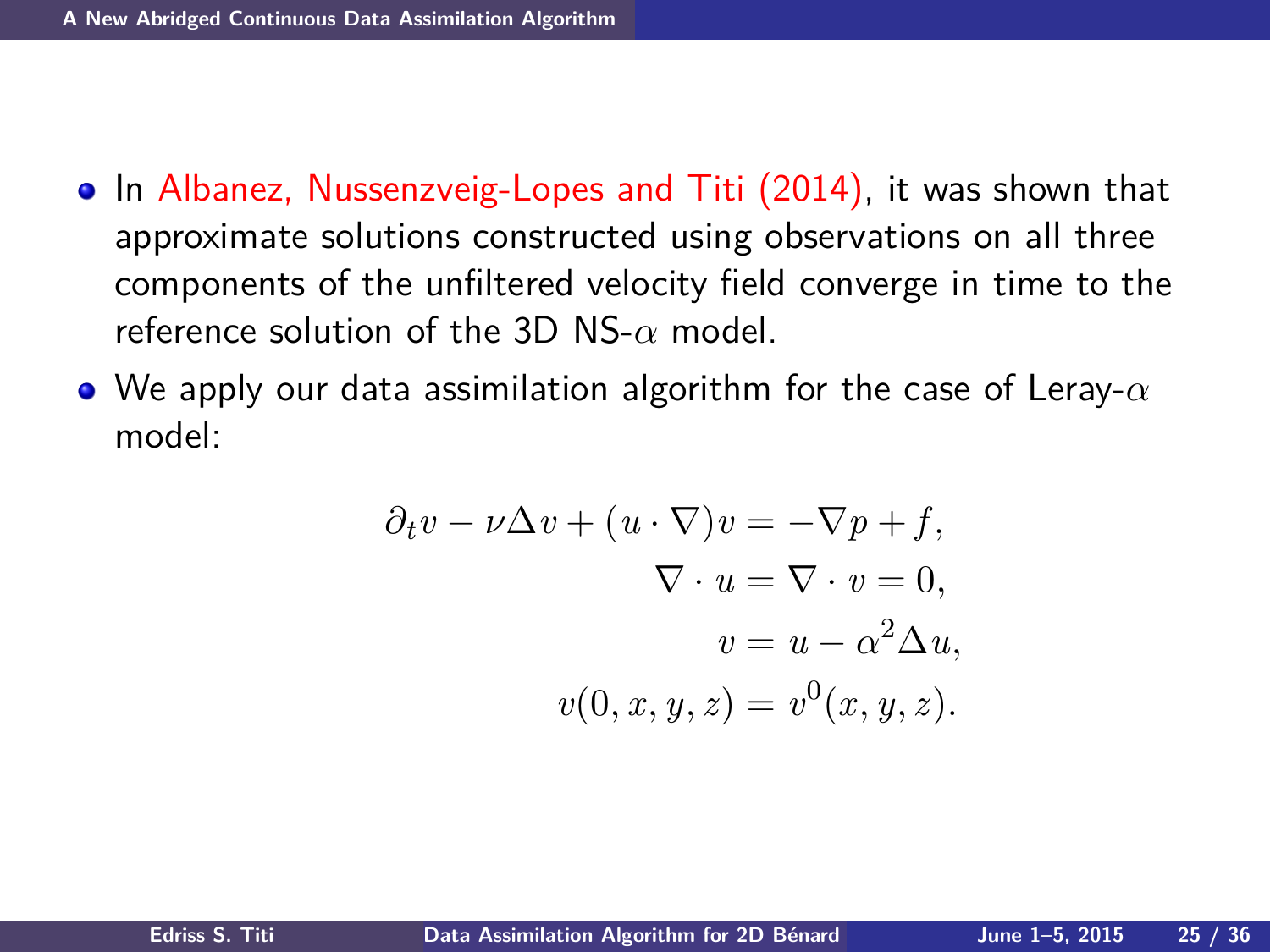The proposed algorithm for reconstructing *u*(*t*) and *v*(*t*) from only the horizontal observational measurements  $I_h(v_1(t))$  and  $I_h(v_2(t))$  is given by the system

<span id="page-27-0"></span>
$$
\partial_t V_1 - \nu \Delta V_1 + (U \cdot \nabla) V_1 = -\partial_x P + \mu (I_h(v_1) - I_h(V_1)) + f_1,
$$
  
\n
$$
\partial_t V_2 - \nu \Delta V_2 + (U \cdot \nabla) V_2 = -\partial_y P + \mu (I_h(v_2) - I_h(V_2)) + f_2,
$$
  
\n
$$
\partial_t V_3 - \nu \Delta V_3 + (U \cdot \nabla) V_3 = -\partial_x P + f_3,
$$
  
\n
$$
\nabla \cdot U = \nabla \cdot V = 0,
$$
  
\n
$$
V = U - \alpha^2 \Delta U,
$$
  
\n
$$
V(0, x, y, z) = V^0(x, y, z).
$$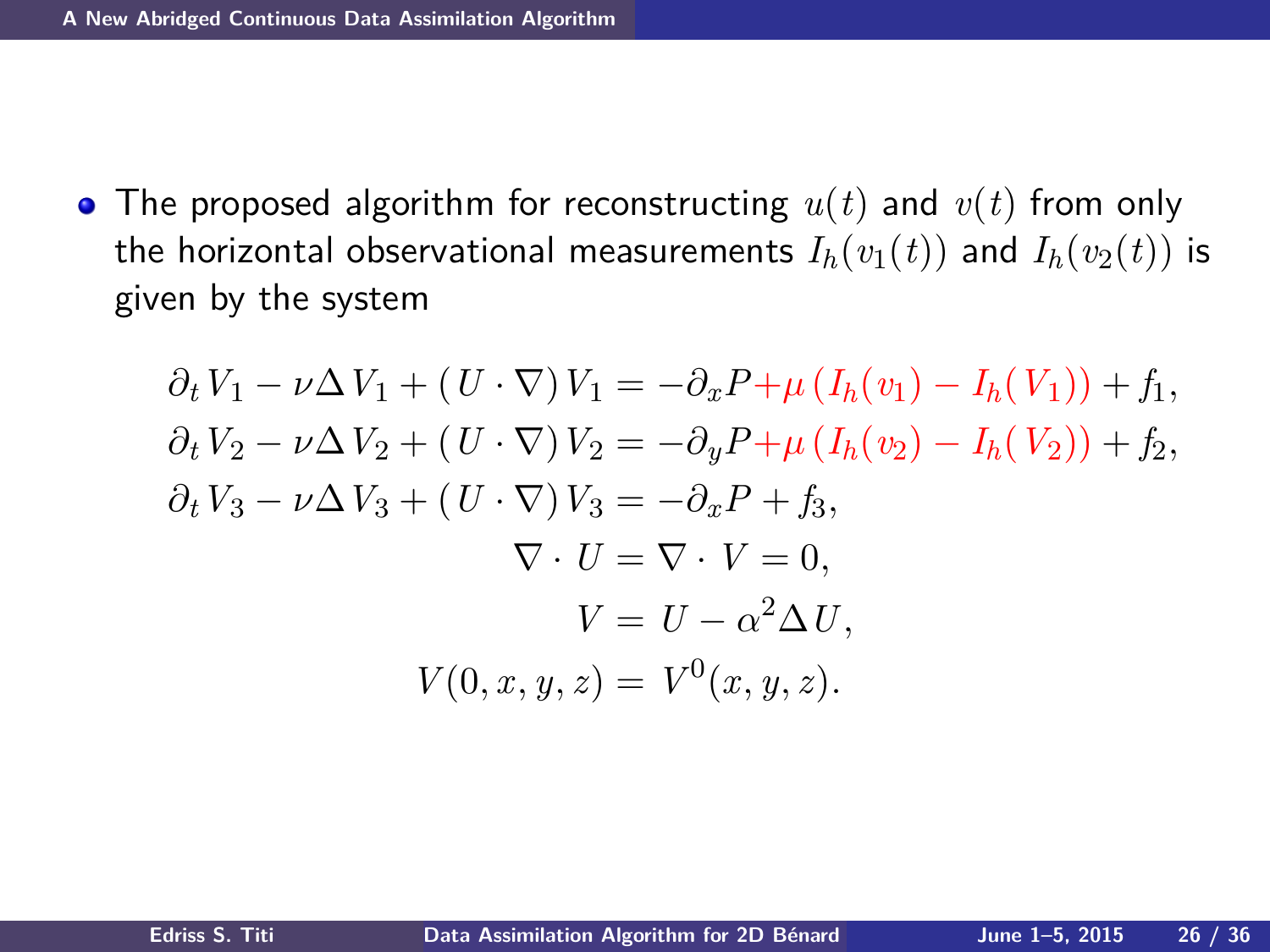## Theorem (Convergence to Reference Solution (Farhat, Lunasin and Titi 2014))

Let  $v(t, x, y, z)$  be a strong solution of the Leray- $\alpha$  model and  $V(t, x, y, z)$ be a strong solution of the continuous data assimilation system subject to periodic boundary conditions in  $\Omega = [0,L]^3$ . If  $\mu > 0$  is large enough such that

<span id="page-28-0"></span>
$$
\mu \geq 2c\mathbf{Gr}^2,
$$

and  $h > 0$  is small enough such that  $\mu c_0^2 h^2 \leq \nu$ . Then,  $\|v(t)-V(t)\|_{\mathbf L^2(\Omega)}\to 0$  at exponential rate as  $t\to\infty.$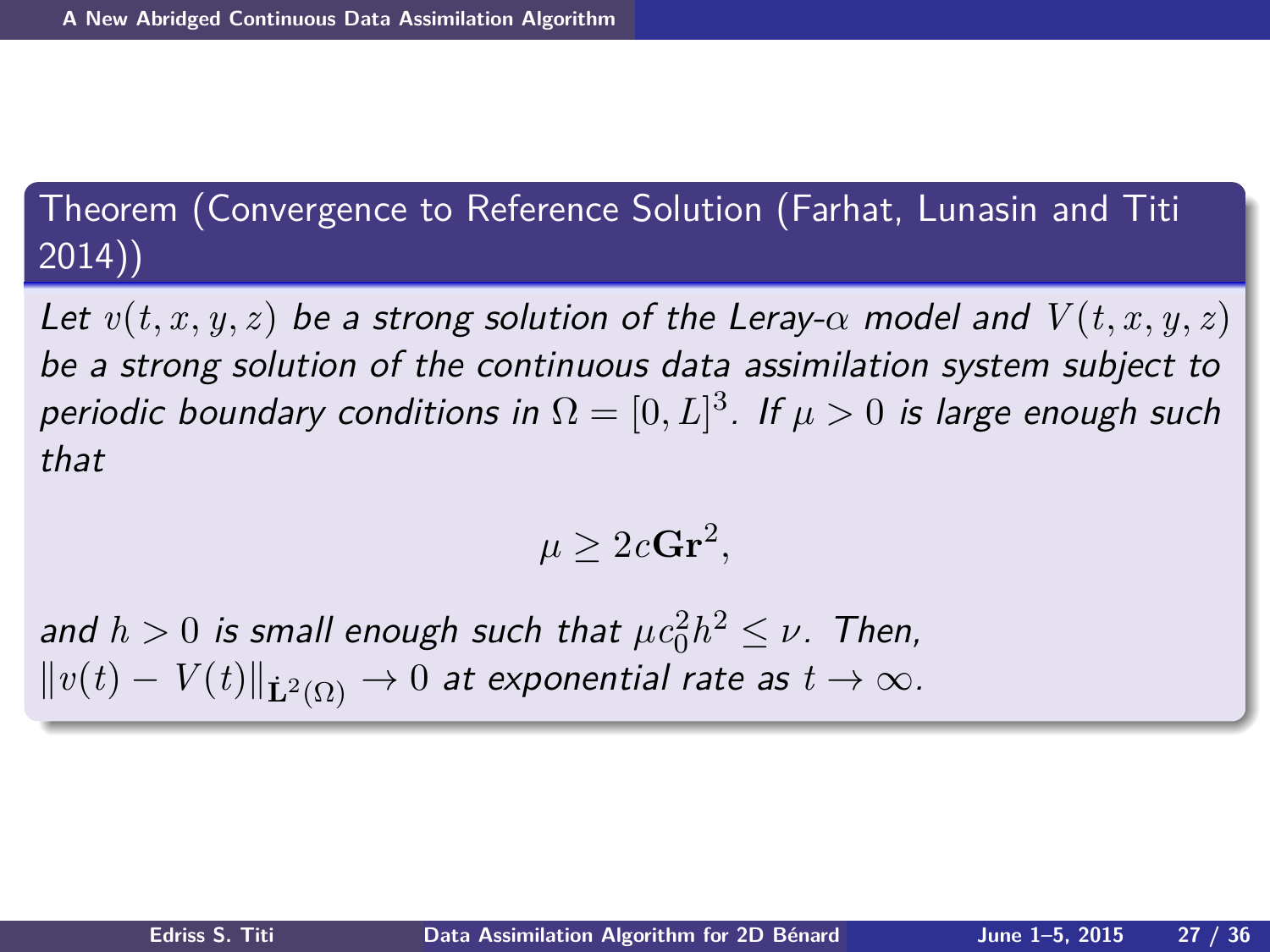#### **[A New Abridged Continuous Data Assimilation Algorithm](#page-29-0)**

## Proof for the 2D NSE

• Our data assimilation algorithm is given by

<span id="page-29-0"></span>
$$
\frac{\partial U_1}{\partial t} - \nu \Delta U_1 + U_1 \partial_x U_1 + U_2 \partial_y U_1 + \partial_x P = f_1,
$$
  
\n
$$
\frac{\partial U_2}{\partial t} - \nu \Delta U_2 + U_1 \partial_x U_2 + U_2 \partial_y U_2 + \partial_y P = f_2 + \mu (I_h(u_2) - I_h(U_2)),
$$
  
\n
$$
\partial_x U_1 + \partial_y U_2 = 0,
$$
  
\n
$$
U_1(0, x, y) = U_1^0(x, y), \quad U_2(0, x, y) = U_2^0(x, y).
$$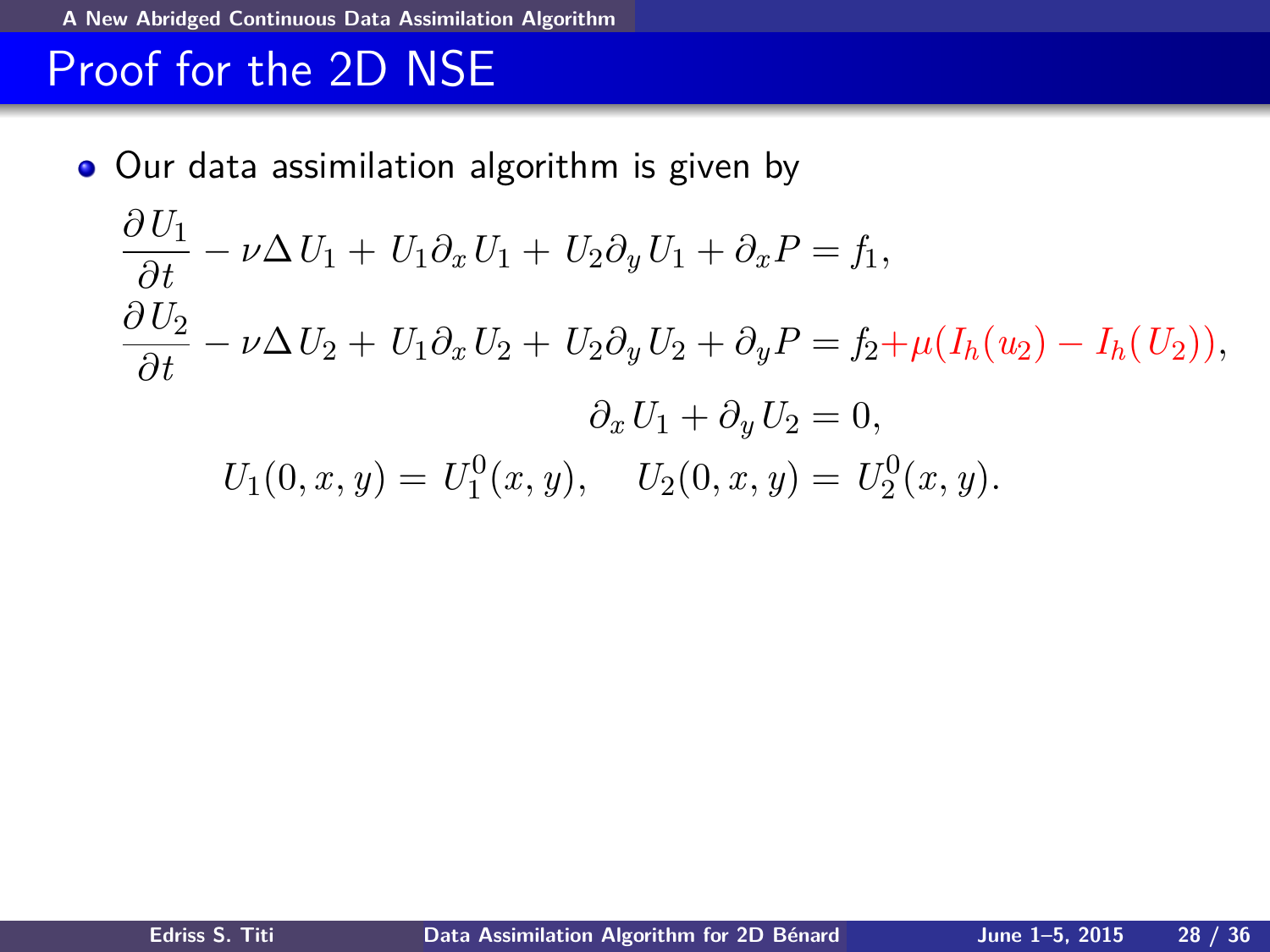#### **[A New Abridged Continuous Data Assimilation Algorithm](#page-30-0)**

# Proof for the 2D NSE

• Our data assimilation algorithm is given by

$$
\frac{\partial U_1}{\partial t} - \nu \Delta U_1 + U_1 \partial_x U_1 + U_2 \partial_y U_1 + \partial_x P = f_1,
$$
  
\n
$$
\frac{\partial U_2}{\partial t} - \nu \Delta U_2 + U_1 \partial_x U_2 + U_2 \partial_y U_2 + \partial_y P = f_2 + \mu (I_h(u_2) - I_h(U_2)),
$$
  
\n
$$
\partial_x U_1 + \partial_y U_2 = 0,
$$
  
\n
$$
U_1(0, x, y) = U_1^0(x, y), \quad U_2(0, x, y) = U_2^0(x, y).
$$

• We will use the following logarithmic estimate proved in Titi (1986): For every  $u,v,w\in H^1(\Omega)$ , with  $w\neq 0$ , we have

$$
|((u \cdot \nabla)v, w)| \leq
$$

<span id="page-30-0"></span>
$$
c_T \|\nabla u\|_{L^2(\Omega)} \|\nabla v\|_{L^2(\Omega)} \|w\|_{L^2(\Omega)} \left(1 + \log \left( \frac{\|\nabla w\|_{L^2(\Omega)}}{\lambda_1^{1/2} \|w\|_{L^2(\Omega)}} \right) \right)^{1/2}.
$$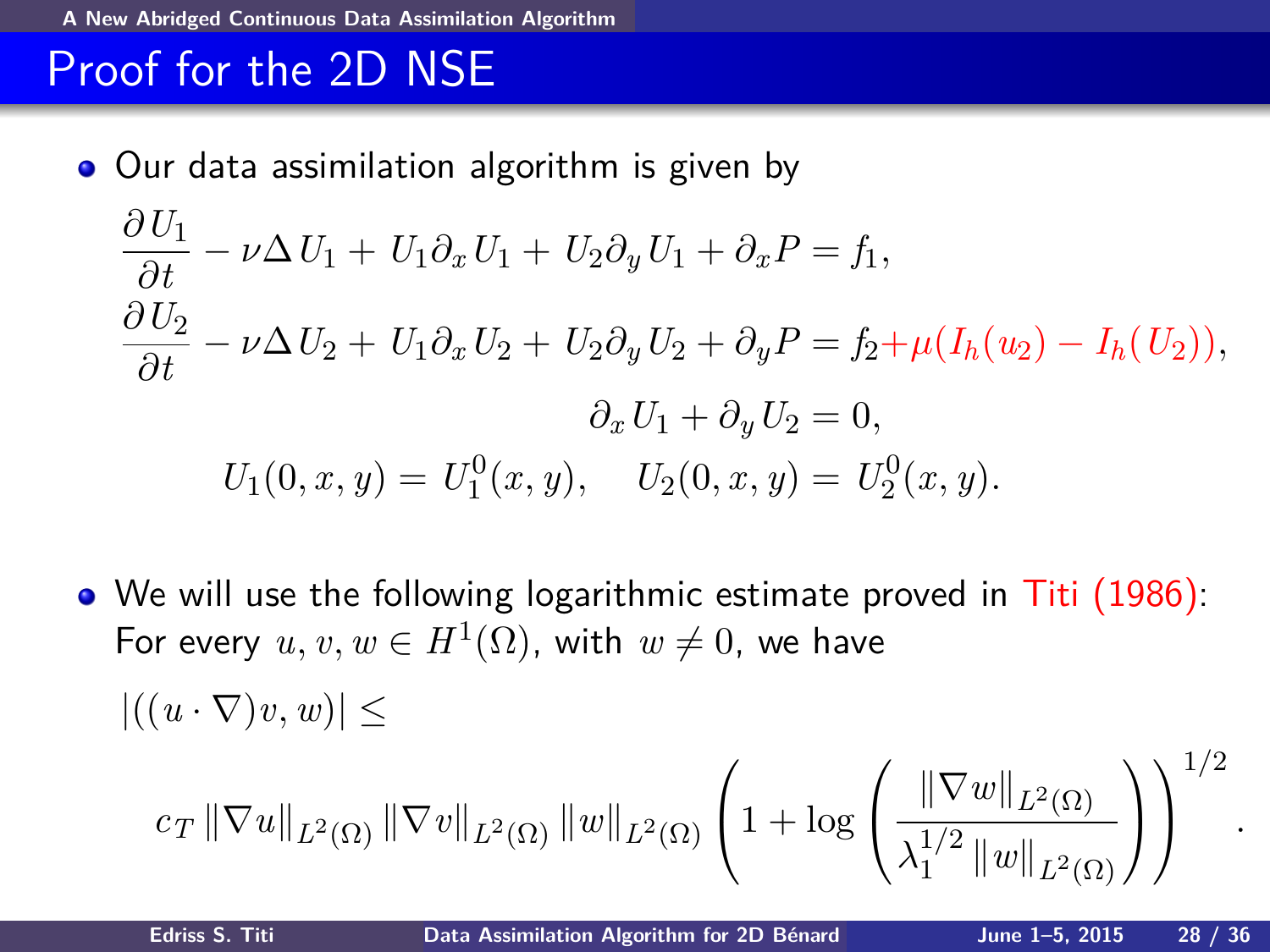• Define  $\tilde{u} = u - U$  and  $\tilde{p} = p - P$ . Then  $\tilde{u}_1$  and  $\tilde{u}_2$  satisfy the equations

$$
\frac{\partial \tilde{u}_1}{\partial t} - \nu \Delta \tilde{u}_1 + U_1 \partial_x \tilde{u}_1 + U_2 \partial_y \tilde{u}_1 + \tilde{u}_1 \partial_x u_1 + \tilde{u}_2 \partial_y u_1 + \partial_x \tilde{p} = 0,
$$
  
\n
$$
\frac{\partial \tilde{u}_2}{\partial t} - \nu \Delta \tilde{u}_2 + U_1 \partial_x \tilde{u}_2 + U_2 \partial_y \tilde{u}_2 + \tilde{u}_1 \partial_x u_2 + \tilde{u}_2 \partial_y u_2 + \partial_y \tilde{p} = -\mu I_h(\tilde{u}_2),
$$
  
\n
$$
\partial_x \tilde{u}_1 + \partial_y \tilde{u}_2 = 0.
$$

• We obtain using the divergence free condition and integration by parts that

<span id="page-31-0"></span>
$$
\frac{1}{2} \frac{d}{dt} \|\tilde{u}_1\|_{L^2(\Omega)}^2 + \nu \|\nabla \tilde{u}_1\|_{L^2(\Omega)}^2 \le |I_{1a}| + |I_{1b}| - (\partial_x \tilde{p}, \tilde{u}_1),
$$
  
\n
$$
\frac{1}{2} \frac{d}{dt} \|\tilde{u}_2\|_{L^2(\Omega)}^2 + \nu \|\nabla \tilde{u}_2\|_{L^2(\Omega)}^2 \le |I_{2a}| + |I_{2b}| - (\partial_y \tilde{p}, \tilde{u}_2)
$$
  
\n
$$
- \mu(I_h(\tilde{u}_2), \tilde{u}_2),
$$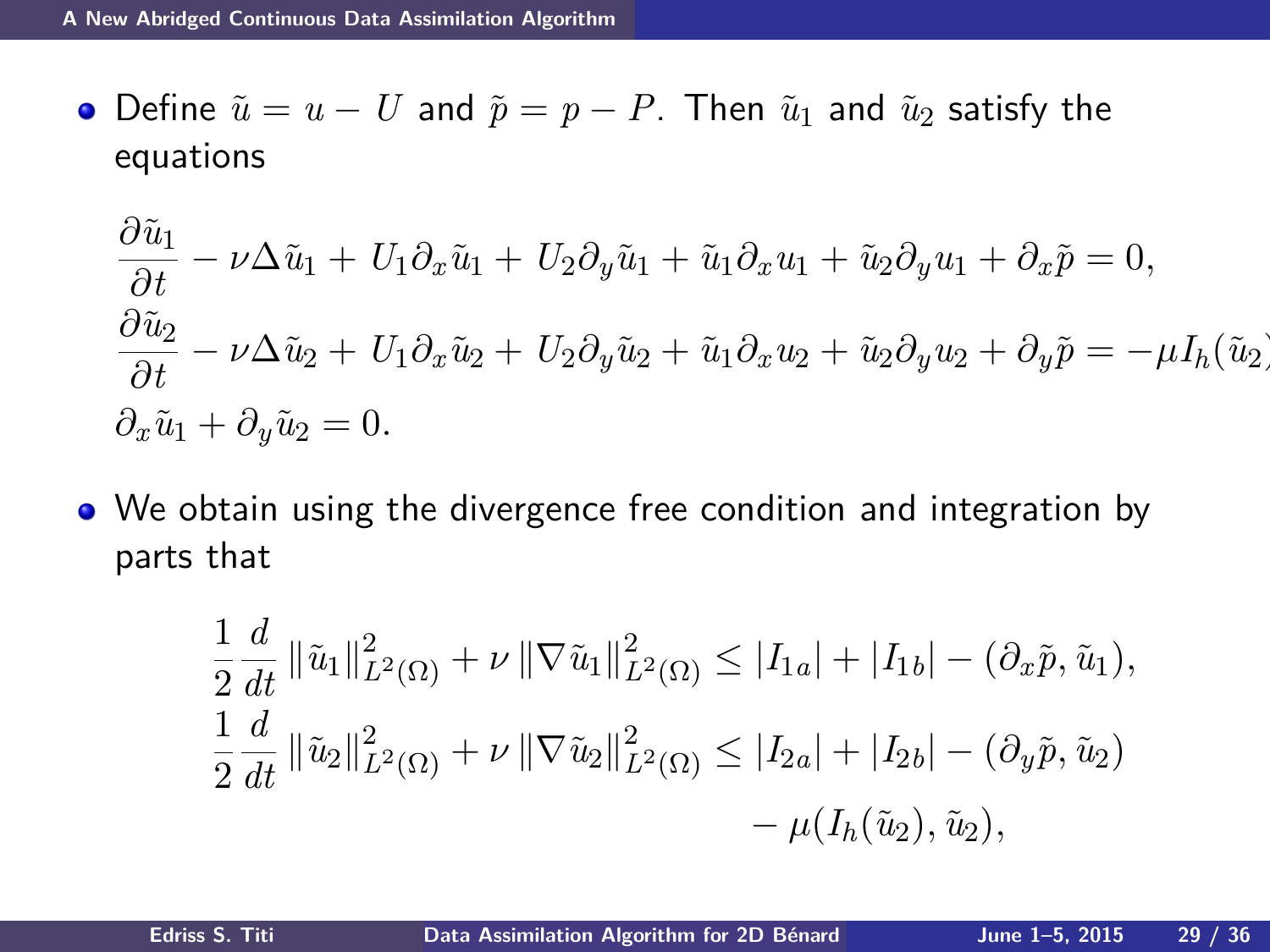#### **o** where

$$
I_{1a} := (\tilde{u}_1 \partial_x u_1, \tilde{u}_1), \qquad I_{1b} := (\tilde{u}_2 \partial_y u_1, \tilde{u}_1),
$$
  
\n
$$
I_{2a} := (\tilde{u}_1 \partial_x u_2, \tilde{u}_2), \qquad I_{2b} := (\tilde{u}_2 \partial_y u_2, \tilde{u}_2).
$$

**.** Using integration by parts twice, we have

<span id="page-32-0"></span>
$$
I_{1a} = -\left(\partial_x u_1, (\tilde{u}_1)^2\right) = -2\left(u_1 \tilde{u}_1 \partial_x \tilde{u}_1\right)
$$
  
= 2\left(u\_1 \tilde{u}\_1, \partial\_y \tilde{u}\_2\right)  
= -2\left(\tilde{u}\_1 \partial\_y u\_1, \tilde{u}\_2\right) - 2\left(u\_1 \partial\_y \tilde{u}\_1, \tilde{u}\_2\right)  
=: -2(I\_{1a1}) - 2(I\_{1a2}),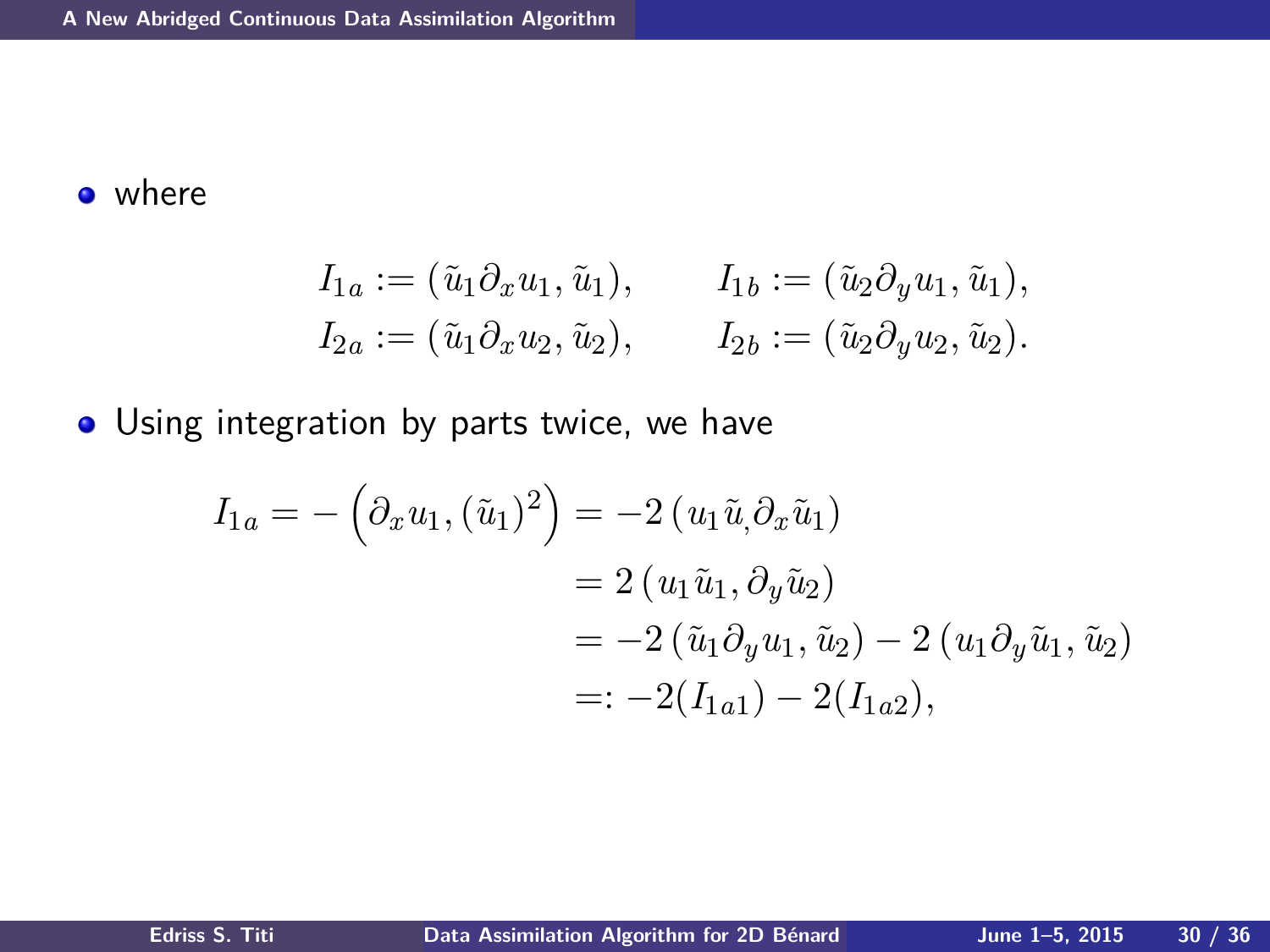By the logarithmic estimate and Young's inequality, we show that

<span id="page-33-0"></span>
$$
|I_{1a1}| := |(\tilde{u}_1 \partial_y u_1, \tilde{u}_2)|
$$
  
\n
$$
\leq c_T \|\nabla \tilde{u}_1\|_{L^2(\Omega)} \|\nabla u_1\|_{L^2(\Omega)} \|\tilde{u}_2\|_{L^2(\Omega)}
$$
  
\n
$$
\left(1 + \log \left(\frac{\|\nabla \tilde{u}_2\|_{L^2(\Omega)}}{\lambda_1^{1/2} \|\tilde{u}_2\|_{L^2(\Omega)}}\right)\right)^{1/2}
$$
  
\n
$$
\leq \frac{\nu}{32} \|\nabla \tilde{u}_1\|_{L^2(\Omega)} + \frac{c}{\nu} \|\nabla u_1\|_{L^2(\Omega)}^2
$$
  
\n
$$
\left(1 + \log \left(\frac{\|\nabla \tilde{u}_2\|_{L^2(\Omega)}}{\lambda_1^{1/2} \|\tilde{u}_2\|_{L^2(\Omega)}}\right)\right) \|\tilde{u}_2\|_{L^2(\Omega)}^2,
$$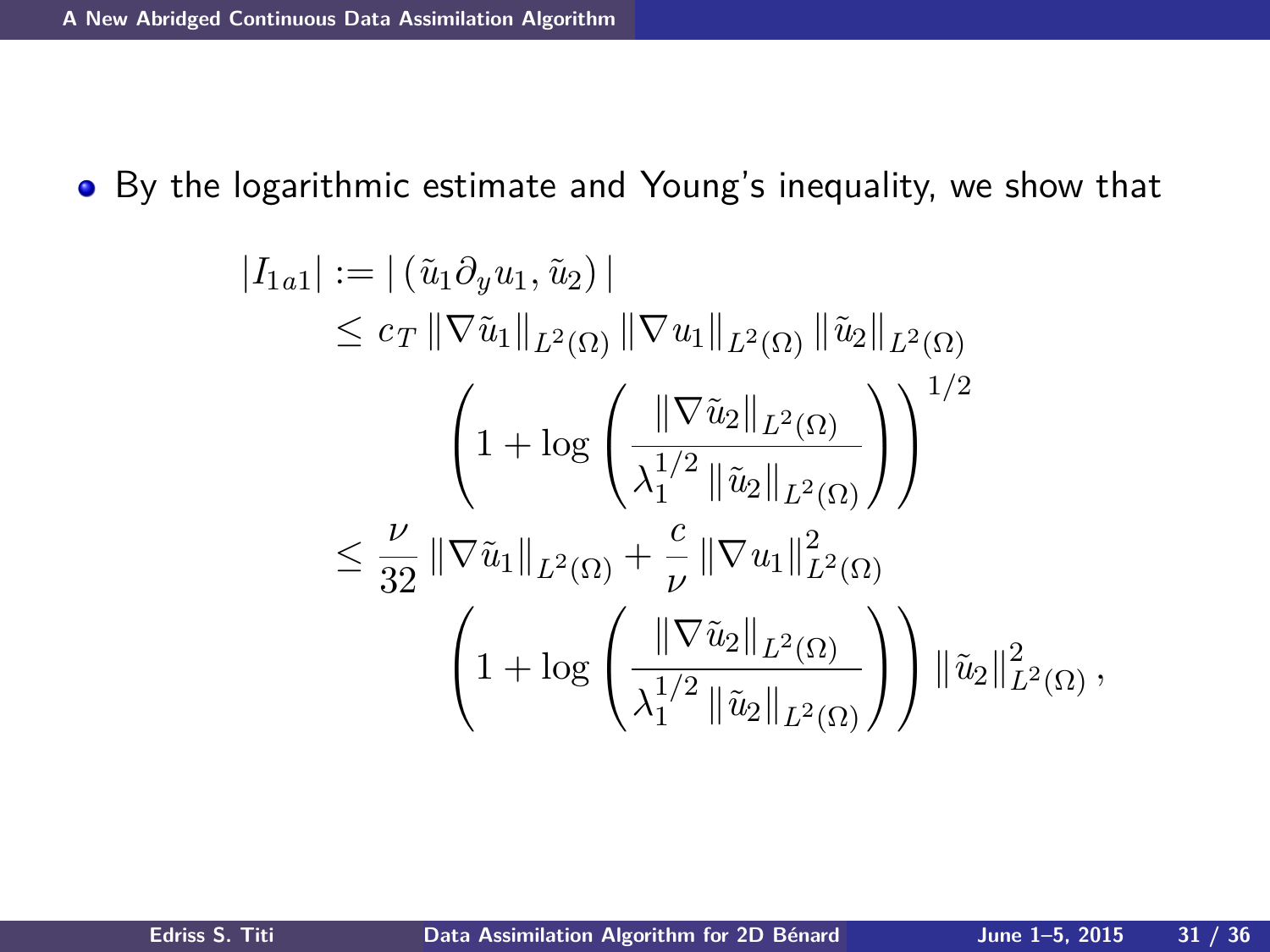Thanks to the assumption  $\mu c_0^2 h^2 \leq \nu$  and Young's inequality,

<span id="page-34-0"></span>
$$
-\mu(I_h(\tilde{u}_2), \tilde{u}_2) = -\mu(I_h(\tilde{u}_2) - \tilde{u}_2, \tilde{u}_2) - \mu \|\tilde{u}_2\|_{L^2(\Omega)}^2
$$
  
\n
$$
\leq \mu \|I_h(\tilde{u}_2) - \tilde{u}_2\|_{L^2(\Omega)} \|\tilde{u}_2\|_{L^2(\Omega)} - \mu \|\tilde{u}_2\|_{L^2(\Omega)}^2
$$
  
\n
$$
\leq \mu c_0 h \|\tilde{u}_2\|_{L^2(\Omega)} \|\nabla \tilde{u}_2\|_{L^2(\Omega)} - \mu \|\tilde{u}_2\|_{L^2(\Omega)}^2
$$
  
\n
$$
\leq \frac{\mu c_0^2 h^2}{2} \|\nabla \tilde{u}_2\|_{L^2(\Omega)}^2 - \frac{\mu}{2} \|\tilde{u}_2\|_{L^2(\Omega)}^2
$$
  
\n
$$
\leq \frac{\nu}{2} \|\nabla \tilde{u}_2\|_{L^2(\Omega)}^2 - \frac{\mu}{2} \|\tilde{u}_2\|_{L^2(\Omega)}^2.
$$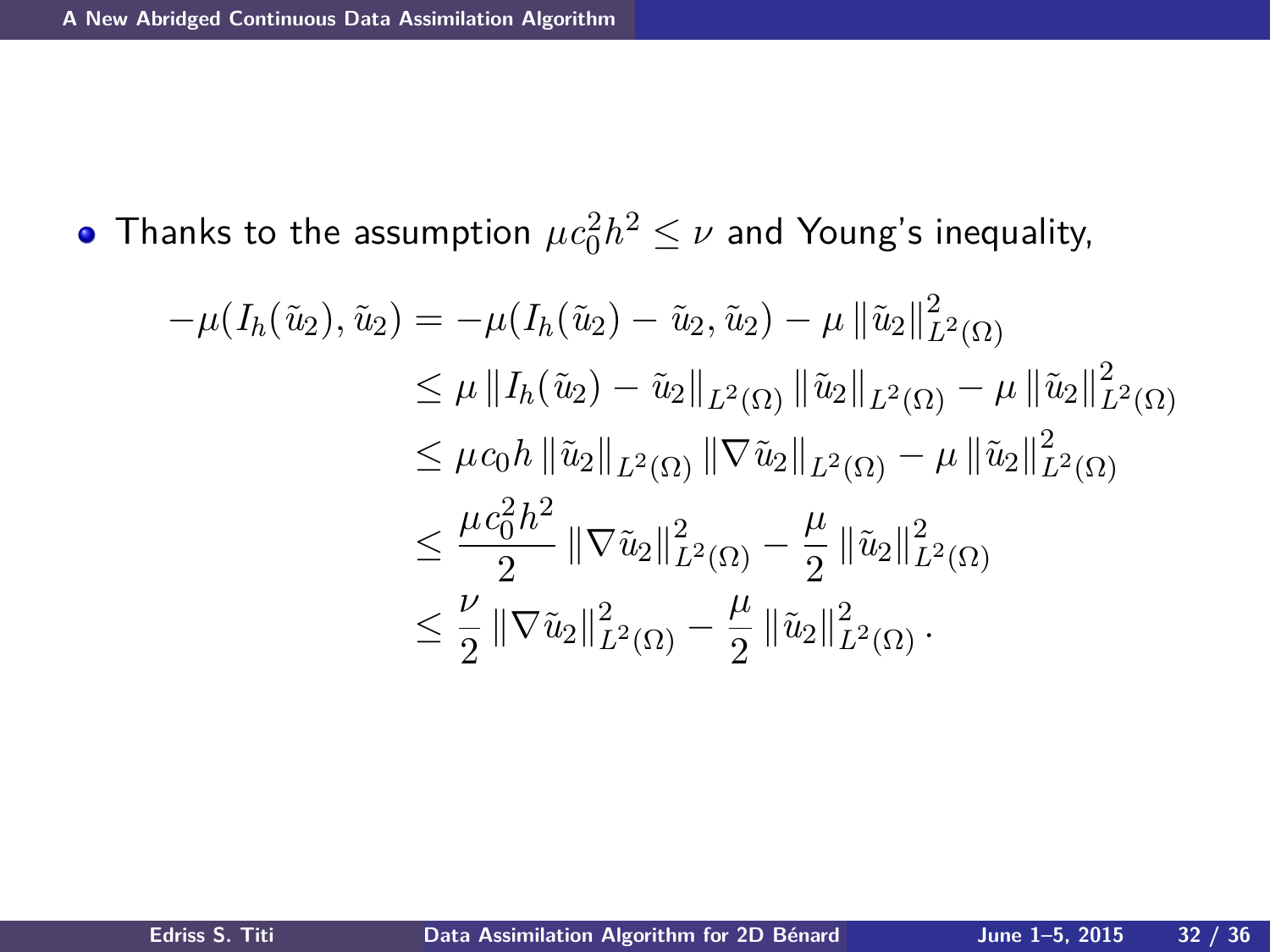**o** It follows that

$$
\frac{d}{dt} \|\tilde{u}\|_{L_0^2(\Omega)}^2 + \frac{\nu \lambda_1}{2} \|\tilde{u}\|_{L_0^2(\Omega)}^2 + \frac{\nu \lambda_1}{2} \frac{\|\nabla \tilde{u}_2\|_{L^2(\Omega)}^2}{\lambda_1 \|\tilde{u}_2\|_{L^2(\Omega)}^2} \|\tilde{u}_2\|_{L^2(\Omega)}^2 \le \left(\frac{c}{\nu} \|\nabla u\|_{L_0^2(\Omega)}^2 \left(1 + \log \left(\frac{\|\nabla \tilde{u}_2\|_{L^2(\Omega)}^2}{\lambda_1 \|\tilde{u}_2\|_{L^2(\Omega)}^2}\right)\right) - \mu\right) \|\tilde{u}_2\|_{L^2(\Omega)}^2.
$$

• Using the following elementary inequality: Let  $\phi(r) = r - \gamma(1 + \log r)$  where  $\gamma > 0$ . Then

<span id="page-35-0"></span>
$$
\min\{\phi(r): r \ge 1\} \ge -\gamma \log(\gamma),
$$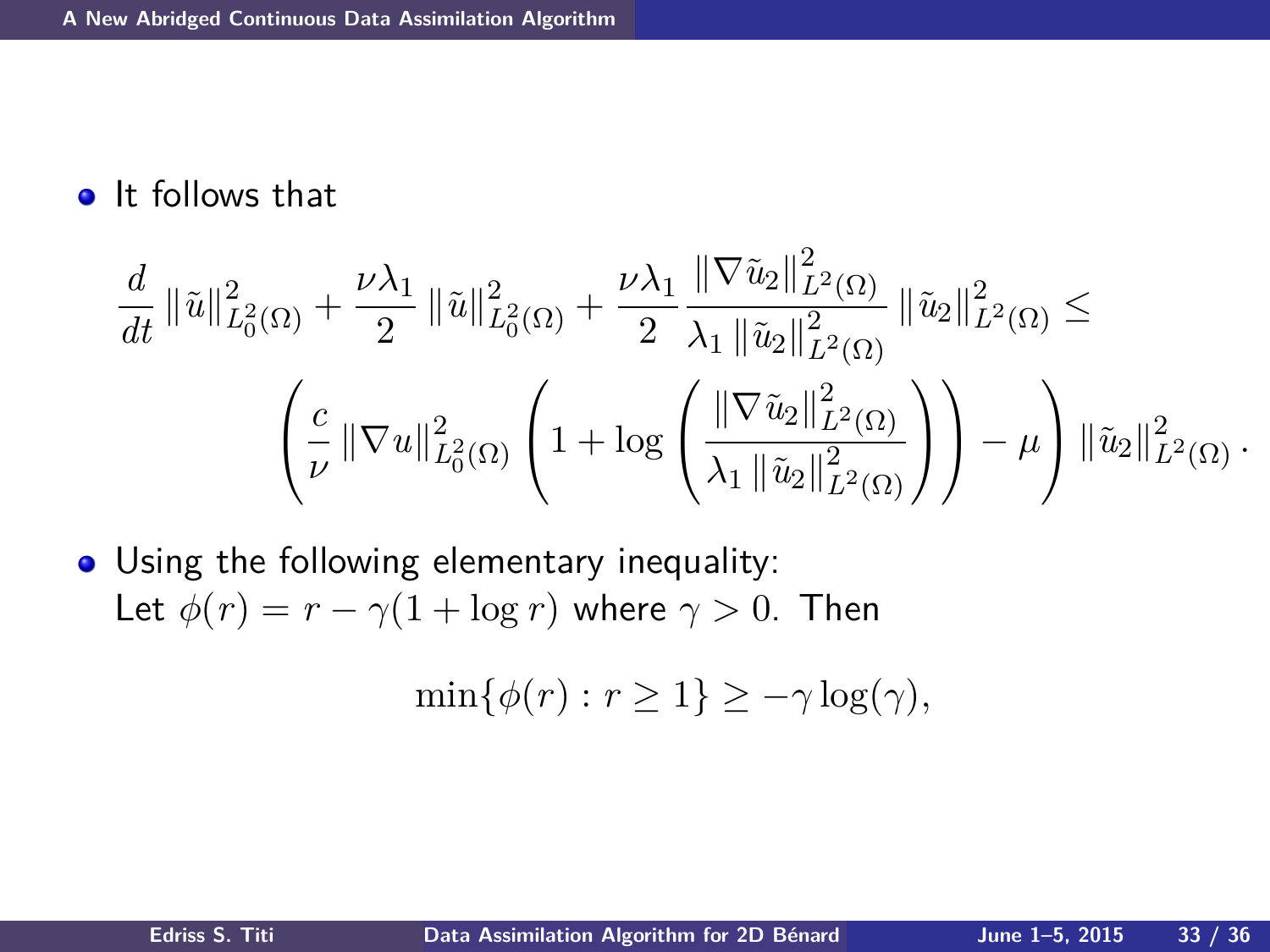o we have

$$
\frac{d}{dt} \left\|\tilde{u}\right\|_{L_0^2(\Omega)}^2 + \frac{\nu\lambda_1}{2} \left\|\tilde{u}\right\|_{L_0^2(\Omega)}^2 + \beta(t) \left\|\tilde{u}_2\right\|_{L^2(\Omega)}^2 \le 0,
$$

with

<span id="page-36-0"></span>
$$
\beta(t):=\mu-\frac{c}{\nu}\left\|\nabla u\right\|_{L_0^2(\Omega)}^2\log\left(\frac{c}{\nu^2\lambda_1}\left\|\nabla u\right\|_{L_0^2(\Omega)}^2\right).
$$

Using the estimates on the solution of the 2D NSE, there exists  $t_0 > 0$  and  $\tau > 0$  such that

$$
\liminf_{t\to\infty}\int_t^{t+\tau}\beta(s)\,ds\geq\frac{\mu}{2}>0,\quad\text{and}\quad\limsup_{t\to\infty}\int_t^{t+\tau}\beta(s)\,ds\leq\frac{3\mu}{2}<\infty.
$$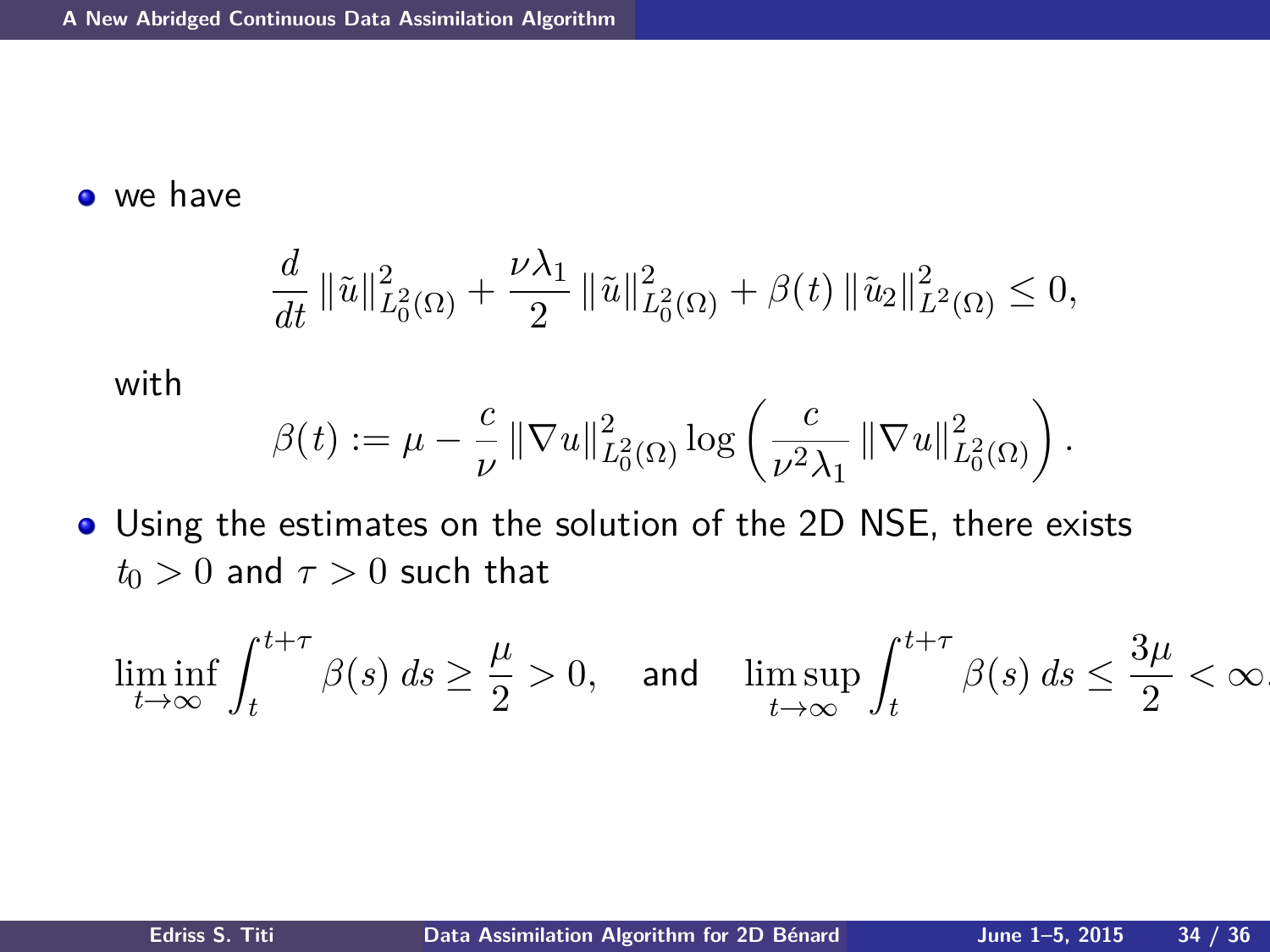• Using the general lemma:

#### Lemma

Let  $\tau > 0$  be arbitrary but fixed. Suppose that  $Y(t)$  is an absolutely continuous function which is locally integrable and that it satisfies the following:

<span id="page-37-0"></span>
$$
\frac{dY}{dt} + \beta(t) Y \le 0, \qquad \text{a.e. on } (0, \infty),
$$

and

$$
\liminf_{t \to \infty} \int_{t}^{t+\tau} \beta(s) \, ds \ge \gamma, \qquad \limsup_{t \to \infty} \int_{t}^{t+\tau} \beta^{-}(s) \, ds < \infty,
$$

for some  $\gamma > 0$ , where  $\beta^- = \max\{\beta, 0\}$ . Then,  $Y(t) \to 0$  at an exponential rate, as  $t \to \infty$ .

we can conclude that  $\|\tilde u\|_{L^2_0(\Omega)}\to 0,$  at an exponential rate as  $t\to\infty.$